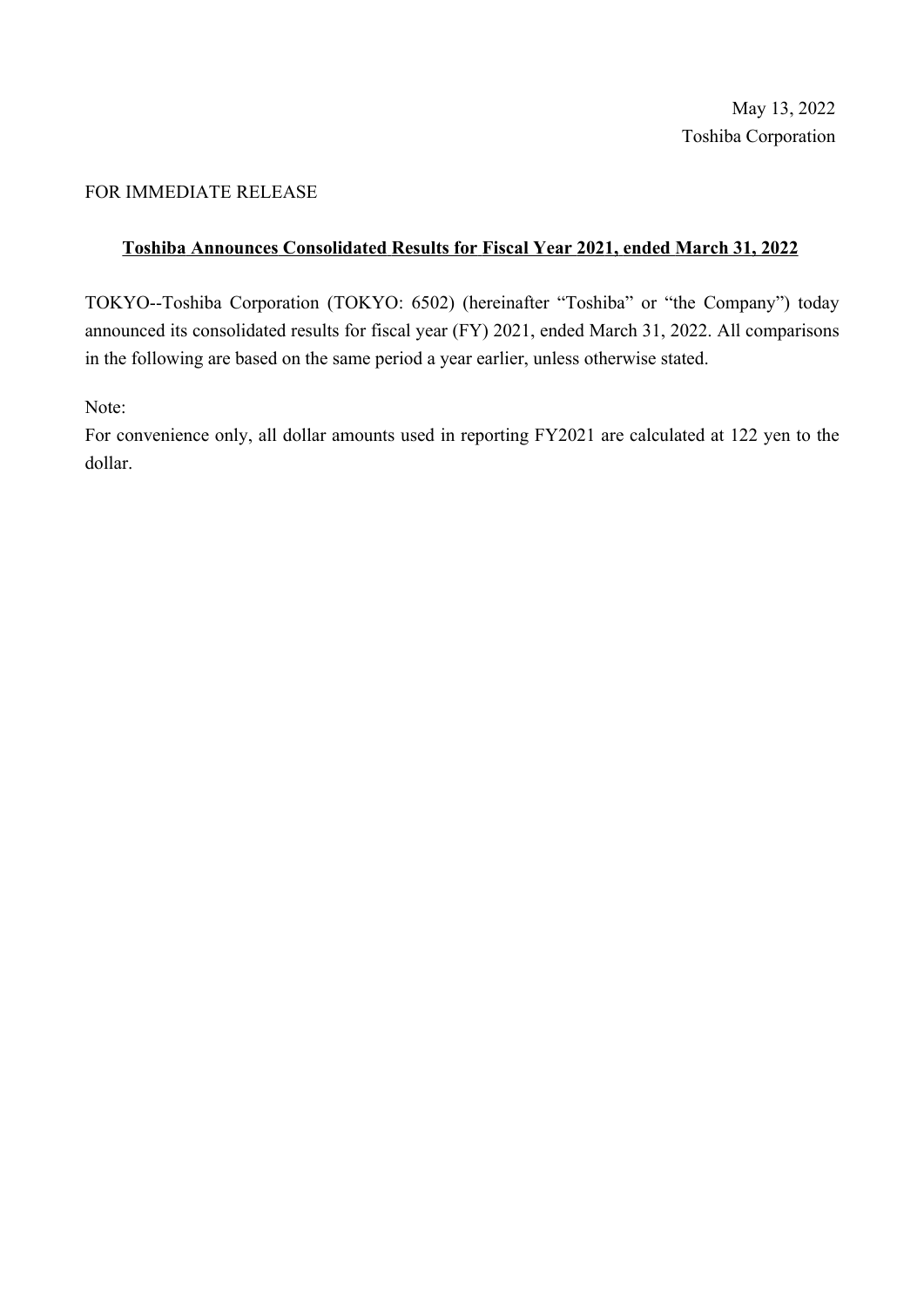# $\mathbf{\omega}$

#### Consolidated Financial Results for the Fiscal Year Ended March 31, 2022 (Under U.S. GAAP)

|                                             |                                                                    |                              |                                    | May 13, 2022     |
|---------------------------------------------|--------------------------------------------------------------------|------------------------------|------------------------------------|------------------|
| Company name                                | :Toshiba Corporation                                               |                              |                                    |                  |
| Stock exchange listings :Tokyo, Nagoya      |                                                                    |                              |                                    |                  |
| Securities code                             | :6502                                                              | URL http://www.toshiba.co.jp |                                    |                  |
| Representative                              | :Taro Shimada, Representative Executive Officer, President and CEO |                              |                                    |                  |
| Contact info                                | :Kazuyoshi Ishiyama,                                               |                              |                                    | TEL 03-3457-2095 |
|                                             | Corporate Officer, General Manager, Corporate Communications Div.  |                              |                                    |                  |
|                                             | Scheduled date of annual general shareholders' meeting             | :To be decided               | Scheduled date of dividend payment | :June 14, 2022   |
| Scheduled date of securities report filing  |                                                                    | :To be decided               |                                    |                  |
| Supplemental materials of financial results |                                                                    | : Yes                        |                                    |                  |
| Financial results briefing                  |                                                                    | :Yes                         |                                    |                  |

#### 1. Consolidated financial results for the fiscal year ended March 31, 2022 (April 1, 2021 - March 31, 2022) (% indicates changes from the previous corresponding period)

(1) Consolidated Operating Results

|                            | Net sales       | Operating income |                                           | Income from continuing<br>operations, before income taxes<br>and noncontrolling interests |                                       | Net income attributable to<br>shareholders of the Company |                 |      |
|----------------------------|-----------------|------------------|-------------------------------------------|-------------------------------------------------------------------------------------------|---------------------------------------|-----------------------------------------------------------|-----------------|------|
| Fiscal year ended          | Millions of yen | $\%$             | Millions of yen                           | $\frac{0}{0}$                                                                             | Millions of yen                       | $\%$                                                      | Millions of yen | $\%$ |
| March 31, 2022             | 3,336,967       | 9.3              | 158.945                                   | 52.2                                                                                      | 239,105                               | 55.8                                                      | 194,651         | 70.8 |
| March 31, 2021             | 3,054,375       | (9.9)            | 104,402                                   | (20.0)                                                                                    | 153.488                               |                                                           | 113,981         |      |
| Note: Comprehensive income |                 |                  | For the fiscal year ended March 31, 2022: |                                                                                           | $\text{\textsterling}242.947$ million | 0.3%                                                      |                 |      |

For the fiscal year ended March 31, 2021:

¥242,267 million

 $\mathord{\text{--}}\mathcal{V}_0$ 

|                   | Earnings per share | Diluted earnings per share | Return on shareholders'<br>equity | Ratio of income before<br>income taxes to total<br>assets | Ratio of operating<br>income to net sales |
|-------------------|--------------------|----------------------------|-----------------------------------|-----------------------------------------------------------|-------------------------------------------|
| Fiscal year ended | Yen                | Yen                        | $\frac{0}{0}$                     | $\frac{0}{0}$                                             | $\%$                                      |
| March 31, 2022    | 442.05             | 440.87                     | 16.4                              | 6.6                                                       | 4.8                                       |
| March 31, 2021    | 251.25             |                            | 10.8                              | 4.5                                                       | 3.4                                       |

Reference: Equity in earnings of affiliates

For the fiscal year ended March 31, 2022: For the fiscal year ended March 31, 2021:  $¥57,523$  million ¥5,967 million

#### (2) Consolidated financial position

|                | Total assets    | Total equity    | Shareholders' equity | Shareholders' equity ratio | Shareholders' equity<br>per share |
|----------------|-----------------|-----------------|----------------------|----------------------------|-----------------------------------|
| As of          | Millions of yen | Millions of yen | Millions of yen      | $\%$                       | Yen                               |
| March 31, 2022 | 3,734,519       | .366,664        | 1,206,634            | 32.3                       | 2,788.95                          |
| March 31, 2021 | 3,500,636       | .304,530        | 1,164,534            | 33.3                       | 2,565.95                          |

#### (3) Consolidated cash flows

|                   | Cash flows from<br>operating activities | Cash flows from<br>investing activities | Cash flows from<br>financing activities | Cash and cash equivalents<br>at end of period |
|-------------------|-----------------------------------------|-----------------------------------------|-----------------------------------------|-----------------------------------------------|
| Fiscal year ended | Millions of yen                         | Millions of yen                         | Millions of yen                         | Millions of yen                               |
| March 31, 2022    | 249,244                                 | (124, 521)                              | (216, 832)                              | 421,219                                       |
| March 31, 2021    | 145.145                                 | (106, 671)                              | 97.811                                  | 525,456                                       |

#### 2. Cash dividends

|                   |        |                                            | Dividends per share | Total amount of | Payout ratio | Ratio of dividends<br>to equity |                |                |
|-------------------|--------|--------------------------------------------|---------------------|-----------------|--------------|---------------------------------|----------------|----------------|
|                   |        | First quarter Second quarter Third quarter |                     | Year-end        | Total        | dividends                       | (Consolidated) | (Consolidated) |
|                   | Yen    | Yen.                                       | Yen                 | Yen             | Yen          | Millions of yen                 | $\frac{0}{0}$  | $\%$ 1         |
| FY2020            |        | 10.00                                      |                     | 70.00           | 80.00        | 36,303                          | 31.8           | 3.4            |
| FY2021            | 110.00 | 40.00                                      |                     | 70.00           | 220.00       | 97.506                          | 49.8           | 8.2            |
| FY2022 (Forecast) | 160.00 | 60.00                                      |                     | 70.00           | 290.00       |                                 |                |                |

Note: Breakdown of 1Q dividend for the fiscal year ended March 2022 is the special dividend of 110.00 yen. Breakdown of 1Q dividend for the fiscal year ending March 2023 is the special dividend of 160.00 yen.

#### 3. Forecast of Consolidated Results for the Fiscal Year ending March 31, 2023 (April 1, 2022 - March 31, 2023)  $%$  indicates changes from the previous year)

|         | Net sales       |               | $\frac{1}{2}$ intercutes entingly from the previous year.<br>Operating income |      |
|---------|-----------------|---------------|-------------------------------------------------------------------------------|------|
| FY2022. | Millions of yen | $\frac{0}{0}$ | Millions of yen                                                               | $\%$ |
|         | 3,300,000       | 1.1           | 70,000                                                                        | 7.0  |

Note: Since Toshiba is not involved in the management of Kioxia Holdings (hereinafter "Kioxia") and is not provided with any forecasted business results, Toshiba Group's forward-looking statements concerning income before income taxes, net income attributable to shareholders of the Company and earnings per share do not include the impact of Kioxia.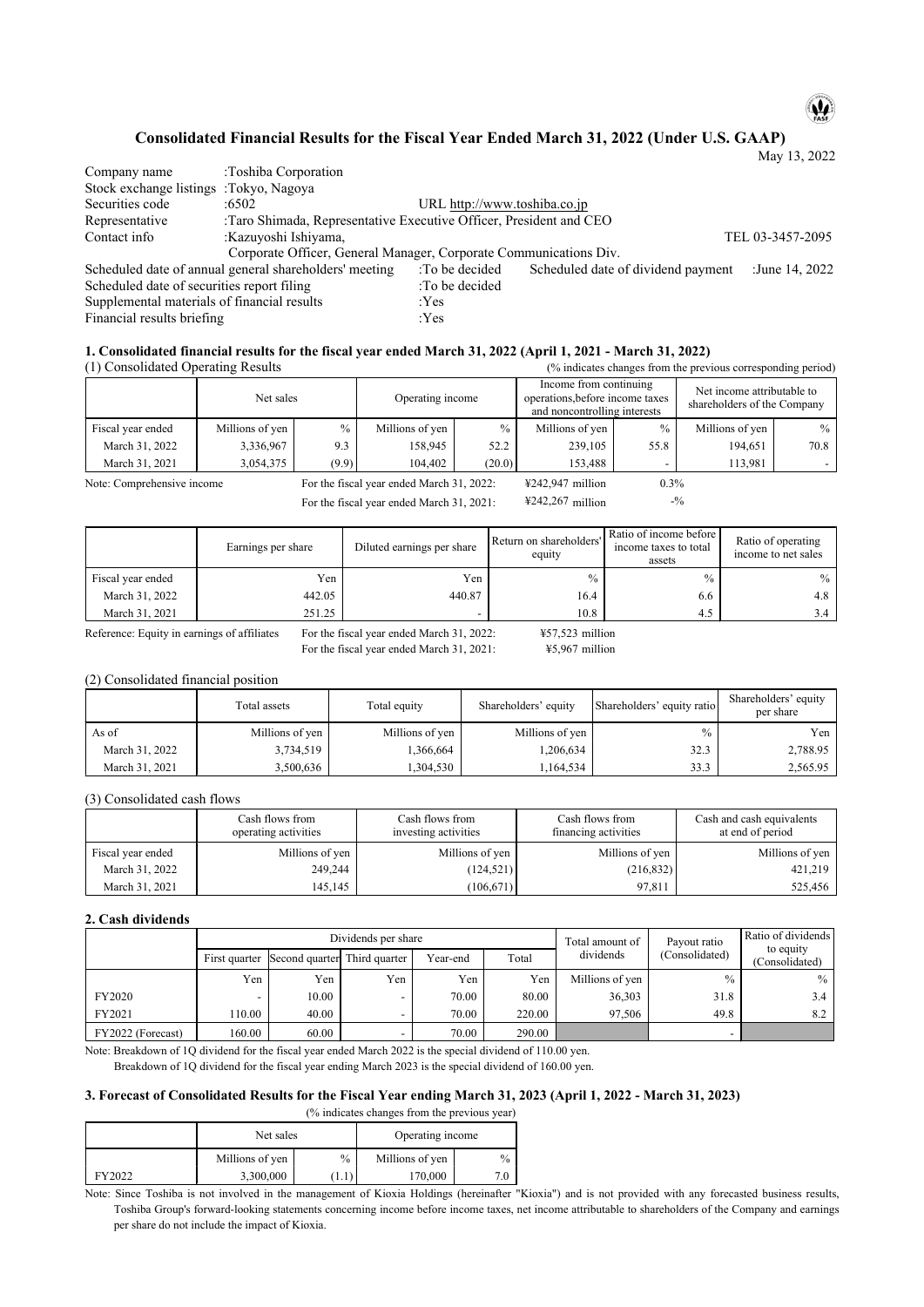\* Notes

- (1) Changes in significant subsidiaries during the period (changes in Specified Subsidiaries involving changes in the scope of consolidation): None
- (2) Changes in accounting policies
	- 1) Changes in accounting policies due to revisions to accounting standards and other regulations: None
	- 2) Changes in accounting policies due to other reasons: None

(3) Number of issued shares (common stock)

1) Total number of issued shares at the end of the period (including shares of treasury stock)

| As of March 31, 2022 | 433,137,955 shares |
|----------------------|--------------------|
| As of March 31, 2021 | 455,280,690 shares |

| 2) Number of shares of treasury stock at the end of the period |                  |  |  |  |  |
|----------------------------------------------------------------|------------------|--|--|--|--|
| As of March 31, 2022                                           | 489,871 shares   |  |  |  |  |
| As of March 31, 2021                                           | 1.439.724 shares |  |  |  |  |

3) Average number of shares outstanding during the period (cumulative from the beginning of the fiscal year)

| For the fiscal yeas ended March 31, 2022 | 440.342.283 shares |
|------------------------------------------|--------------------|
| For the fiscal yeas ended March 31, 2021 | 453,655,298 shares |

#### [Reference] Overview of non-consolidated financial results Non-consolidated financial results for the fiscal year ended March 31, 2022 (April 1, 2021 - March 31, 2022) (1) Non-consolidated operating results  $\alpha$  indicates changes from the previous corresponding period)

| , a mareated enample from the previous corresponding period, |                 |       |                  |               |                 |               |                 |        |
|--------------------------------------------------------------|-----------------|-------|------------------|---------------|-----------------|---------------|-----------------|--------|
|                                                              | Net sales       |       | Operating income |               | Ordinary income |               | Net income      |        |
| Fiscal year ended                                            | Millions of yen | $\%$  | Millions of yen  | $\frac{0}{0}$ | Millions of yen | $\frac{0}{0}$ | Millions of yen | $\%$   |
| March 31, 2022                                               | 86,442          | 16.2  | (36, 535)        |               | 67.607          | (12.1)        | 87,638          | (13.4) |
| March 31, 2021                                               | 74,385          | (0.9) | (42,030)         |               | 76,908          | 358.9         | 101,159         |        |

|                   | Net income per share | Diluted net income per share |
|-------------------|----------------------|------------------------------|
| Fiscal year ended | Yen                  | Yen                          |
| March 31, 2022    | 199.02               |                              |
| March 31, 2021    | 222.99               |                              |

Note: Reason for difference from the previous year's actual results

In the current fiscal year, net sales and operating income differ from the previous fiscal year's actual results and the current fiscal year's actual results, mainly due to an increase in sales of the battery business from the previous fiscal year. In addition, ordinary income and net income differ from the previous fiscal year's actual results and the current fiscal year's actual results due to the recording of gain on sales securities in the previous fiscal year and a decrease in dividend income from subsidiaries and affiliates in the current fiscal year from the previous fiscal year.

#### (2) Non-consolidated financial position

| Total assets      |                        | Net assets         | Equity ratio  | Net assets per share |
|-------------------|------------------------|--------------------|---------------|----------------------|
| As of             | Millions of yen        | Millions of yen    | $\frac{0}{0}$ | Yen                  |
| March 31, 2022    | 1,640,128              | 592,673            | 36.1          | 1,369.88             |
| March 31, 2021    | 1.724.996              | 705,841            | 40.9          | 1,555.26             |
| Reference: Equity | As of March $31, 2022$ | $4592.673$ million |               |                      |

quity As of March  $31, 2021$ :

\* This summary of financial statements is not subject to review by certified accountants or audit corporations.

¥705,841 million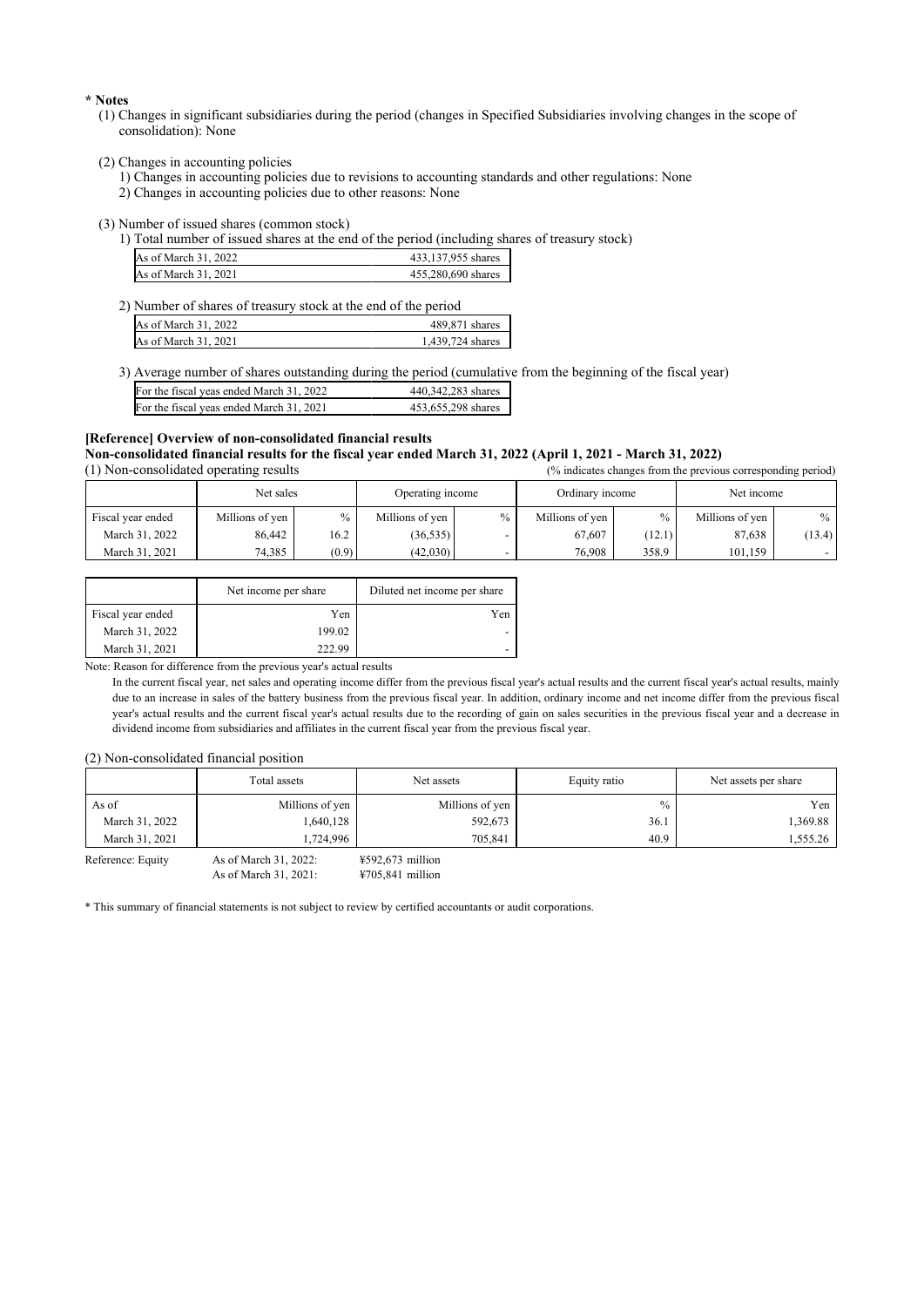# **1. Overview of Consolidated Results for FY2021 (April 2021 - March 2022)**

|                                                                                              |         | (Yen in billions)  |
|----------------------------------------------------------------------------------------------|---------|--------------------|
|                                                                                              | FY2021  | Change from FY2020 |
| Net sales                                                                                    | 3,337.0 | 282.6              |
| Operating income                                                                             | 158.9   | 54.5               |
| Income from continuing<br>operations, before income<br>taxes and noncontrolling<br>interests | 239.1   | 85.6               |
| Net income attributable to<br>shareholders of the<br>Company                                 | 194.7   | 80.7               |

During FY2021 (April 2021-March 2022), the global economy has recovered steadily, as the impact of the coronavirus pandemic (COVID-19) has eased. The U.S. economy has recovered steadily. China also has shown signs of recovery, though the resurgence of COVID-19 has restrained the economic activities in some parts of the country. The Eurozone economy has experienced stable recovery, although conditions remains difficult in some areas. In Japan, consumer spending and capital investment have recovered steadily, and exports were generally stable.

In FY2022 (April 2022-March 2023), the U.S. and China are both expected to continue gradual recovery. The same is true for the Eurozone, but there is downside economic risk from the impact of situation in Ukraine. Japan expects to see continued improvement, as country has taken measures to prevent infection and moved toward the normalization of economic and social activities, but close attention must be given to downside risk, such as the uncertainties caused by the situation in Ukraine and supply side constraints from rising raw material prices.

In these conditions, Toshiba Group's net sales increased by 282.6 billion yen to 3,337.0 billion yen (US\$27,352.2 million). Energy Systems & Solutions recorded higher sales reflecting an increase in overseas thermal and hydro power projects and higher sales from transmission and distribution systems. Infrastructure Systems & Solutions saw same level of sales overall, higher sales in public infrastructure, but lower sales in railways and industrial systems due to a decline in scale mainly in industrial systems business. Building Solutions recorded higher sales in elevators and air-conditioning systems. Retail & Printing Solutions recorded higher sales in both the retail and printing businesses, while Electronic Devices & Storage Solutions experienced higher sales in both semiconductors and HDDs & others. Digital Solutions recorded higher sales, as a result of an increase in government system projects etc.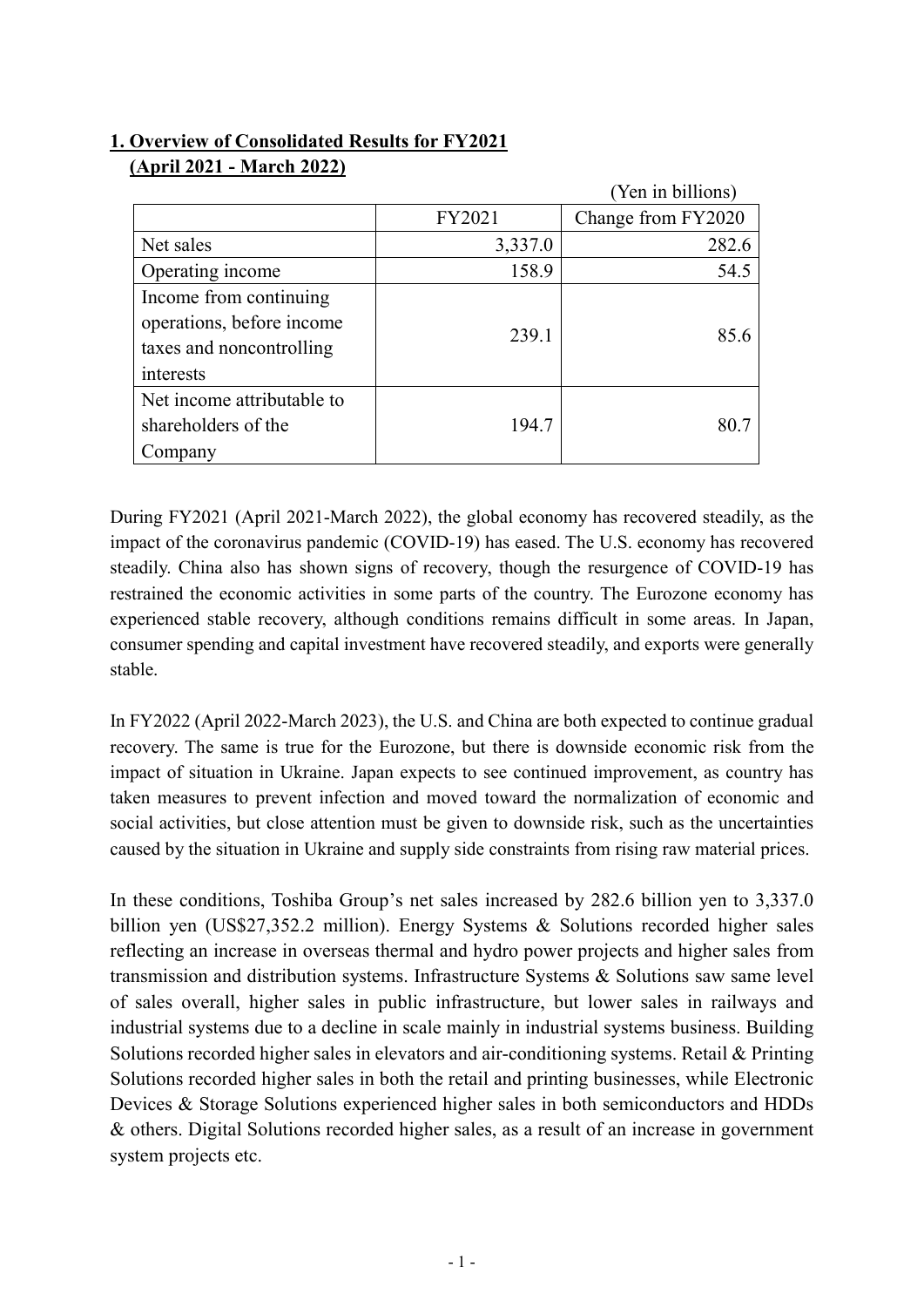Operating income was 158.9 billion yen (US\$1,302.8 million), an increase of 54.5 billion yen. Infrastructure Systems & Solutions and Others reported lower operating income, while Energy Systems, Building Solutions, Retail & Printing Solutions, Electronic Devices & Storage Solutions, and Digital Solutions all recorded higher operating income.

Income from continuing operations, before income taxes and noncontrolling interests was 85.6 billion yen higher at 239.1 billion yen (US\$1,959.9 million), reflecting higher operating income and an increase in equity earnings from Kioxia Holdings Corporation etc.

Net income attributable to shareholders of the Company increased by 80.7 billion yen to 194.7 billion yen (US\$1,595.5 million).

# **Consolidated Results for FY2021, by Segment**

**(April 2021 - March 2022)**

Please refer to the presentation materials for FY2021 Consolidated Business Results, dated May 13, 2022.

### **Performance Forecast for FY2022**

The consolidated forecast for FY2022 is shown below.

|                  | (Yen in billions) |
|------------------|-------------------|
|                  | FY2022            |
|                  | Forecast          |
| Net sales        | 3,300.0           |
| Operating income | 170.0             |

\* Income (loss) from continuing operations, before income taxes and noncontrolling interests and net income (loss) attributable to shareholders of the Company are not stated in the performance forecast, as the Company is not involved in the management of Kioxia and does not receive information related to Kioxia's forecast of equity earnings (losses), and therefore cannot comment on Kioxia's performance forecasts.

### **2. Financial Position and Cash Flows for FY2021**

Total assets increased by 233.9 billion yen from the end of March 2021 to 3,734.5 billion yen (US\$30,610.8 million).

Shareholders' equity, or equity attributable to the shareholders of the Company, was 1,206.6 billion yen (US\$9,890.4 million), an increase of 42.1 billion yen from the end of March 2021.

Total interest-bearing debt decreased by 15.3 billion yen from the end of March 2021 to 502.4 billion yen (US\$4,118.2 million).

Free cash flow increased by 86.2 billion yen to 124.7 billion yen (US\$1,022.3 million).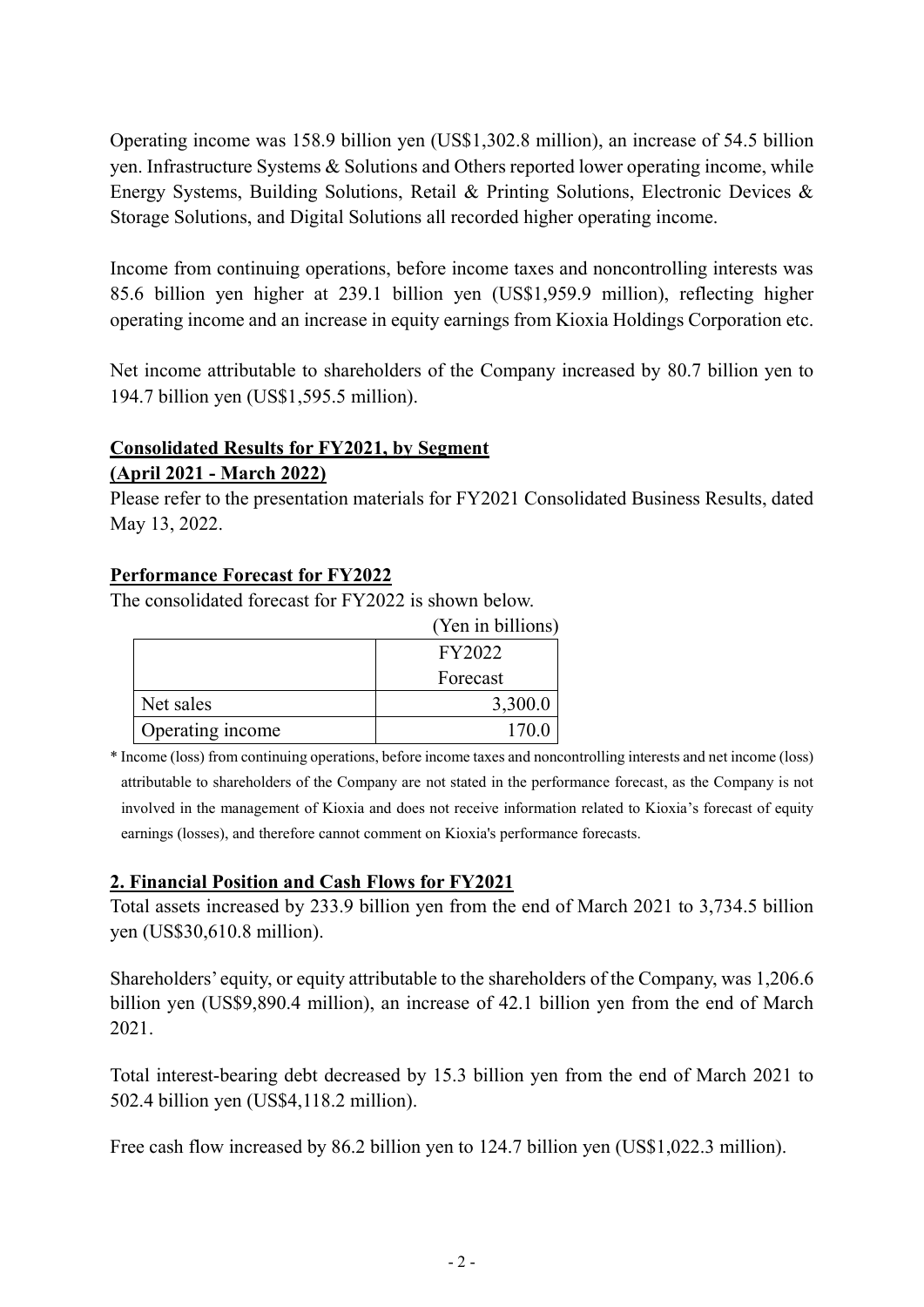# **3. General Policy on Profit Distribution and Dividends for Current Periods**

# **i. General Policy on Profit Distribution**

The Company seeks to achieve continuous increases in its actual dividend payments, in line with a payout ratio of at least 30%, on a consolidated basis. The Company's policy<sup>\*</sup> is to continue to strengthen shareholder returns through share repurchases when its financial condition allows.

\*For the time being, equity earnings from Kioxia are not subject to this policy.

## **ii. FY2021 Dividends**

As a result of improved net income attributable to shareholders of the Company, and following its general policy on profit distribution, the Company has decided on a year-end dividend of 70 yen per share to shareholders at the date of record of March 31, 2022. Together with the special dividend of 110 yen per share to shareholders at the date of record of June 30, 2021, and an interim dividend of 40 yen per share to shareholders at the date of record of September 30, 2021, the total full year dividend will be 220 yen per share for FY2021.

## **Basic Policy in the Selection of an Accounting Standard**

Toshiba Group began preparing consolidated financial statements based on US GAAP before the consolidated financial statement system was introduced in Japan, and has continued to use US GAAP for its financial statements. Toshiba Group plans to voluntarily implement International Financial Reporting Standards (IFRS) for the purpose of strengthening financial governance; the timing of this implementation is under consideration.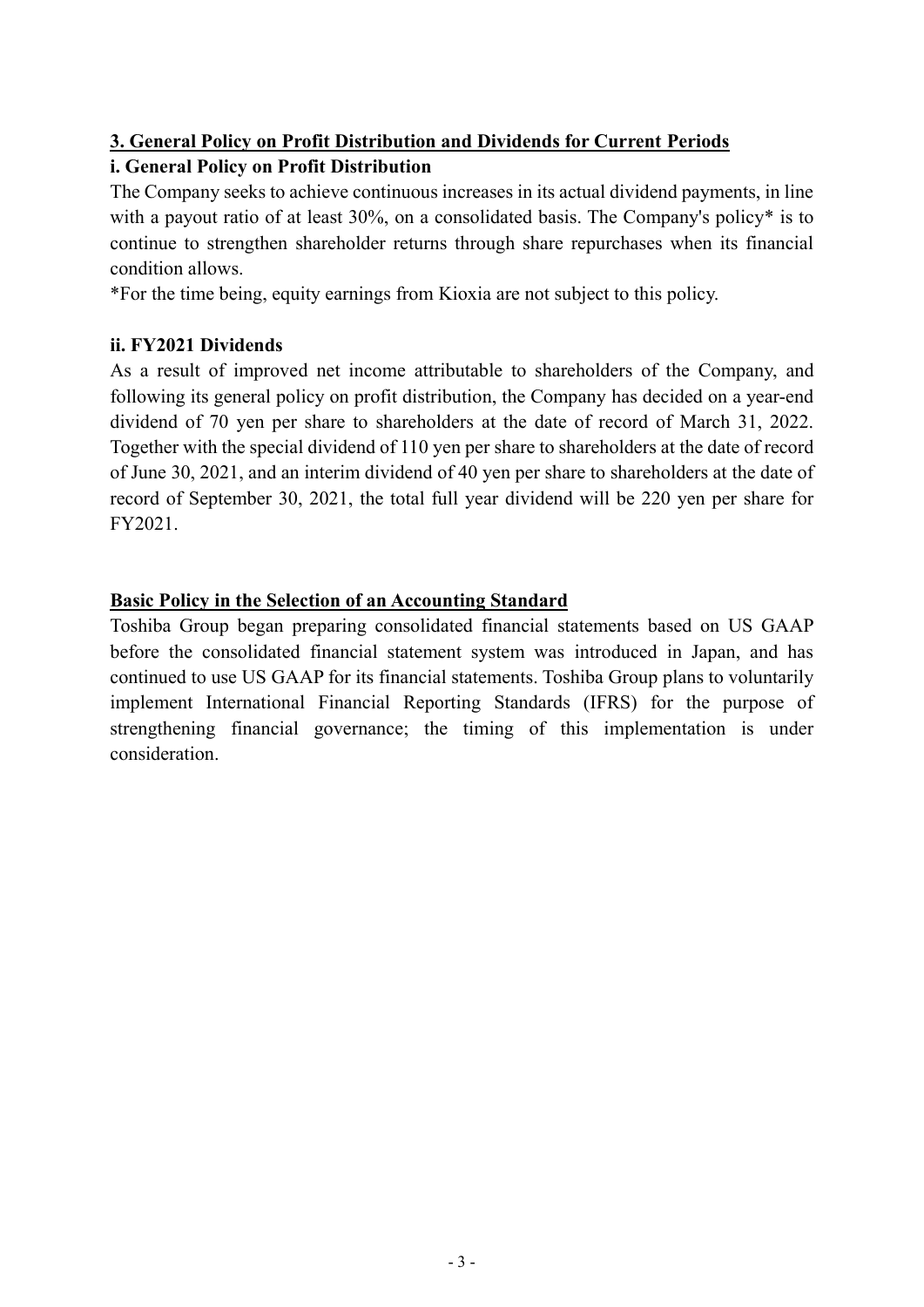#### **Disclaimer:**

This report of business results contains forward-looking statements concerning future plans, strategies and forecasts of Toshiba Group business results. These statements are based on management's assumptions and beliefs in light of the economic, financial and other data currently available. Since Toshiba Group is promoting business in various market environments in many countries and regions, it is subject to a number of risks and uncertainties. Toshiba therefore wishes to caution readers that actual results might differ materially from our expectations. Major risk factors that may have a material influence on results are indicated below, although this list is not exhaustive.

- Major disasters, including earthquakes and typhoons;
- Disputes, including lawsuits, in Japan and other countries;
- Success or failure of alliances or joint ventures promoted in collaboration with other companies;
- Success or failure of new businesses or R&D investment;
- Changes in political and economic conditions in Japan and abroad; unexpected regulatory changes;
- Rapid changes in the supply and demand situation in major markets and intensified price competition;
- Significant capital expenditure for production facilities and rapid changes in the market;
- Changes in financial markets, including fluctuations in interest rates and exchange rates.

# # #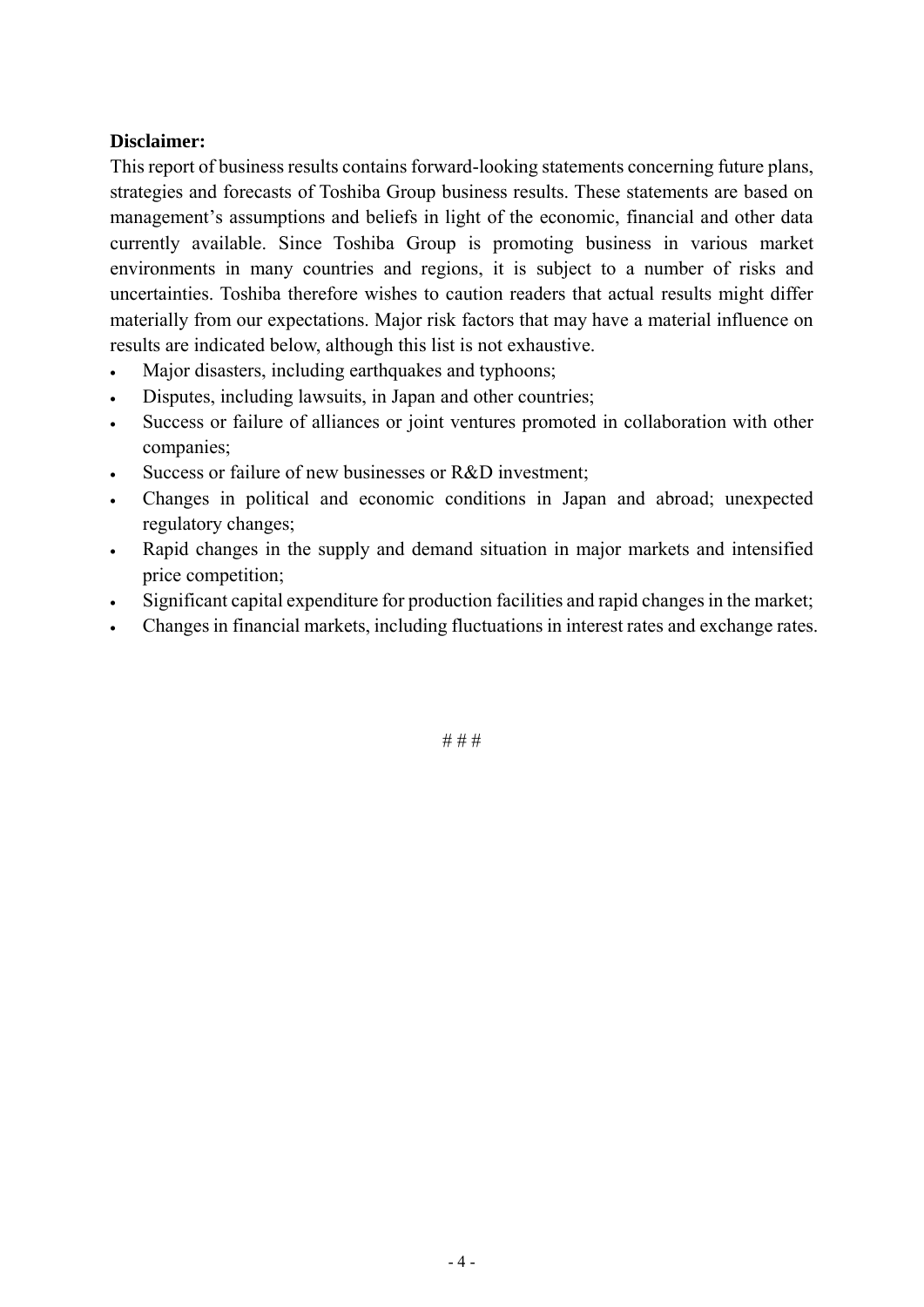Toshiba Group

# **Consolidated Financial Statements**

For Fiscal Year 2021 (April 1, 2021 to March 31, 2022)

# **Outline**

| $(\frac{1}{2})$ in billions, US\$ in millions, except for earnings per share)             |                             |          |           |         |            |  |  |
|-------------------------------------------------------------------------------------------|-----------------------------|----------|-----------|---------|------------|--|--|
|                                                                                           | <b>Years ended March 31</b> |          |           |         |            |  |  |
|                                                                                           | 2022(A)                     | 2021(B)  | $(A)-(B)$ | (A)/(B) | 2022       |  |  |
| Net sales                                                                                 | 43,337.0                    | ¥3,054.4 | 4282.6    | 109%    | \$27,352.2 |  |  |
| Operating income                                                                          | 158.9                       | 104.4    | 54.5      | 152%    | 1,302.8    |  |  |
| Income from continuing operations,<br>before income taxes and<br>noncontrolling interests | 239.1                       | 153.5    | 85.6      | 156%    | 1,959.9    |  |  |
| Net income attributable to<br>shareholders of the Company                                 | 194.7                       | 114.0    | 80.7      | 171%    | 1,595.5    |  |  |
| Basic earnings per share<br>attributable to shareholders of<br>the Company                | ¥442.05                     | ¥251.25  | ¥190.80   | 176%    | \$3.62     |  |  |

Notes:

1) Consolidated Financial Statements are based on generally accepted accounting principles in the US.

2) The US dollar is valued at ¥122 throughout this statement for convenience only.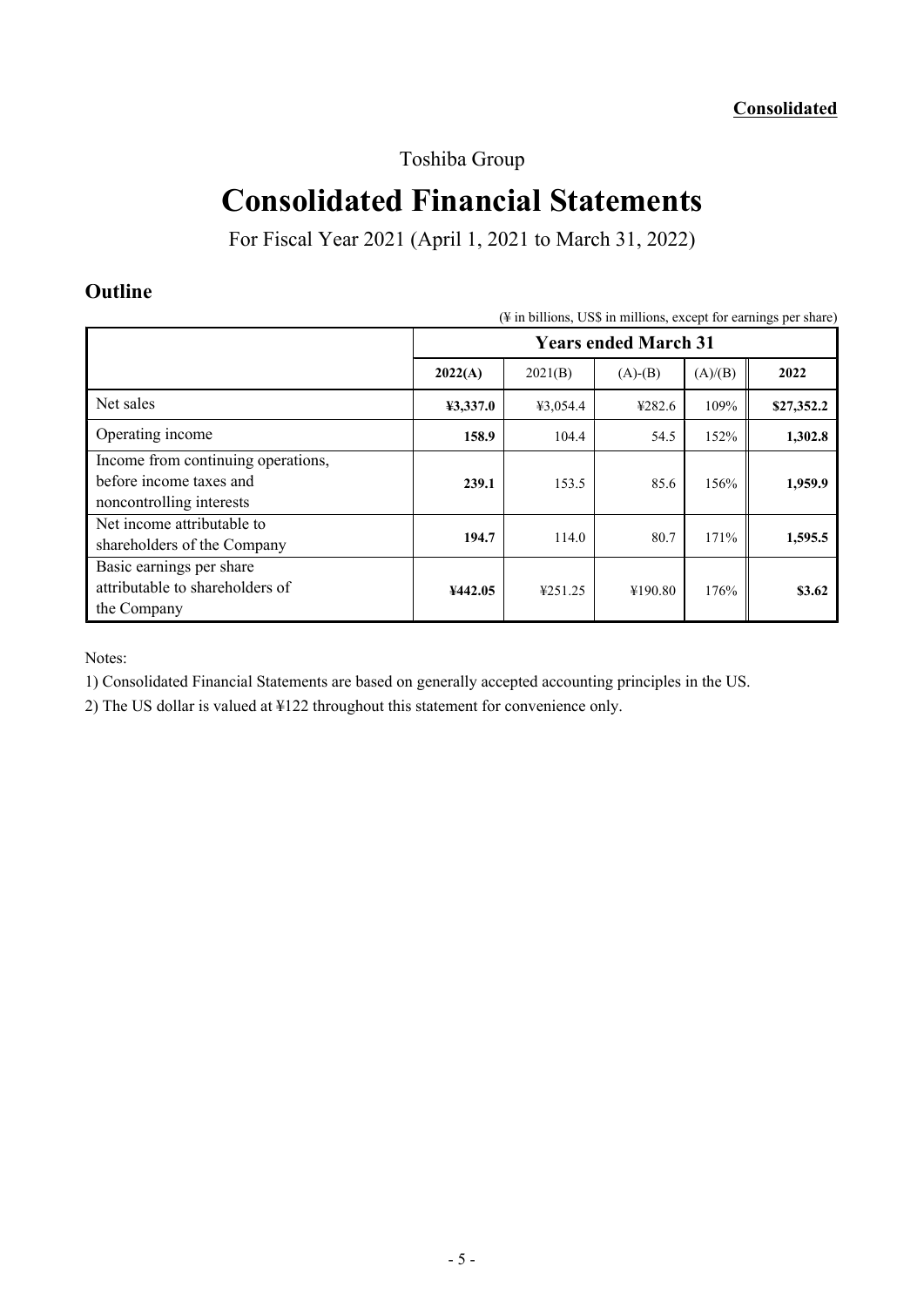# **Comparative Consolidated Balance Sheets**

|                                                                                                    |            | <b>Years ended March 31</b> |                    | (¥ in millions, US\$ in thousands) |
|----------------------------------------------------------------------------------------------------|------------|-----------------------------|--------------------|------------------------------------|
|                                                                                                    |            |                             |                    |                                    |
|                                                                                                    | 2022(A)    | 2021(B)                     | $(A)-(B)$          | 2022                               |
| <b>Assets</b>                                                                                      |            |                             |                    |                                    |
| Current assets                                                                                     | ¥2,266,041 | ¥2,130,908                  | ¥135,133           | \$18,574,107                       |
| Cash and cash equivalents                                                                          | 421,219    | 525,456                     | (104, 237)         | 3,452,615                          |
| Notes, accounts receivable and contract assets                                                     | 859,186    | 898,605                     | (39, 419)          | 7,042,508                          |
| Inventories                                                                                        | 531,788    | 475,765                     | 56,023             | 4,358,918                          |
| Other current assets                                                                               | 453,848    | 231,082                     | 222,766            | 3,720,066                          |
| Long-term receivables                                                                              | 5,161      | 4,231                       | 930                | 42,303                             |
| Investments                                                                                        | 558,446    | 529,797                     | 28,649             | 4,577,426                          |
| Property, plant and equipment                                                                      | 460,326    | 455,703                     | 4,623              | 3,773,164                          |
| Operating lease right-of-use assets                                                                | 105,027    | 119,739                     | (14, 712)          | 860,877                            |
| Other assets                                                                                       | 339,518    | 260,258                     | 79,260             | 2,782,934                          |
| Total assets                                                                                       | ¥3,734,519 | ¥3,500,636                  | ¥233,883           | \$30,610,811                       |
| <b>Liabilities and equity</b>                                                                      |            |                             |                    |                                    |
| <b>Current liabilities</b>                                                                         | ¥1,509,867 | ¥1,254,881                  | ¥254,986           | \$12,375,959                       |
| Short-term borrowings                                                                              |            |                             |                    |                                    |
| and current portion of long-term debt                                                              | 75,680     | 15,988                      | 59,692             | 620,328                            |
| Notes and accounts payable                                                                         | 482,266    | 481,877                     | 389                | 3,953,000                          |
| Current operating lease liabilities                                                                | 36,515     | 38,757                      | (2,242)            | 299,303                            |
| Other current liabilities                                                                          | 915,406    | 718,259                     | 197,147            | 7,503,328                          |
| Accrued pension and severance costs                                                                | 277,057    | 295,442                     | (18, 385)          | 2,270,959                          |
| Non-current operating lease liabilities                                                            | 72,568     | 84,517                      | (11, 949)          | 594,820                            |
| Long-term debt and other liabilities                                                               | 508,363    | 561,266                     | (52,903)           | 4,166,909                          |
| Equity                                                                                             | 1,366,664  | 1,304,530                   | 62,134             | 11,202,164                         |
| Equity attributable to shareholders of the<br>Company                                              | 1,206,634  | 1,164,534                   | 42,100             | 9,890,443                          |
| Common stock                                                                                       | 200,869    | 200,558                     | 311                | 1,646,467                          |
| Additional paid-in capital                                                                         |            | 207                         | (207)              |                                    |
| Retained earnings                                                                                  | 1,118,039  | 1,127,130                   | (9,091)            | 9,164,255                          |
| Accumulated other comprehensive loss                                                               | (110, 011) | (158, 307)                  | 48,296             | (901, 730)                         |
| Treasury stock                                                                                     | (2,263)    | (5,054)                     | 2,791              | (18, 549)                          |
| Equity attributable to noncontrolling interests                                                    | 160,030    | 139,996                     | 20,034             | 1,311,721                          |
| Total liabilities and equity                                                                       | ¥3,734,519 | ¥3,500,636                  | ¥233,883           | \$30,610,811                       |
| Breakdown of accumulated other comprehensive loss<br>Net unrealized gains and losses on securities | 4(227)     | ¥4                          | $\frac{1}{2}(231)$ | \$(1.861)                          |

| Net unrealized gains and losses on securities         | $\frac{1}{2}(227)$ | ¥4         | $\frac{1}{2}(231)$    | \$(1,861)   |
|-------------------------------------------------------|--------------------|------------|-----------------------|-------------|
| Foreign currency translation adjustments              | 14.150             | (17.561)   | 31.711                | 115,983     |
| Pension liability adjustments                         | (119, 821)         | (138, 345) | 18.524                | (982, 139)  |
| Unrealized gains and losses on derivative instruments | (4,113)            | (2,405)    | (1.708)               | (33,713)    |
| Total interest-bearing debt                           | ¥502.422           | ¥517.702   | $\frac{1}{2}(15,280)$ | \$4,118,213 |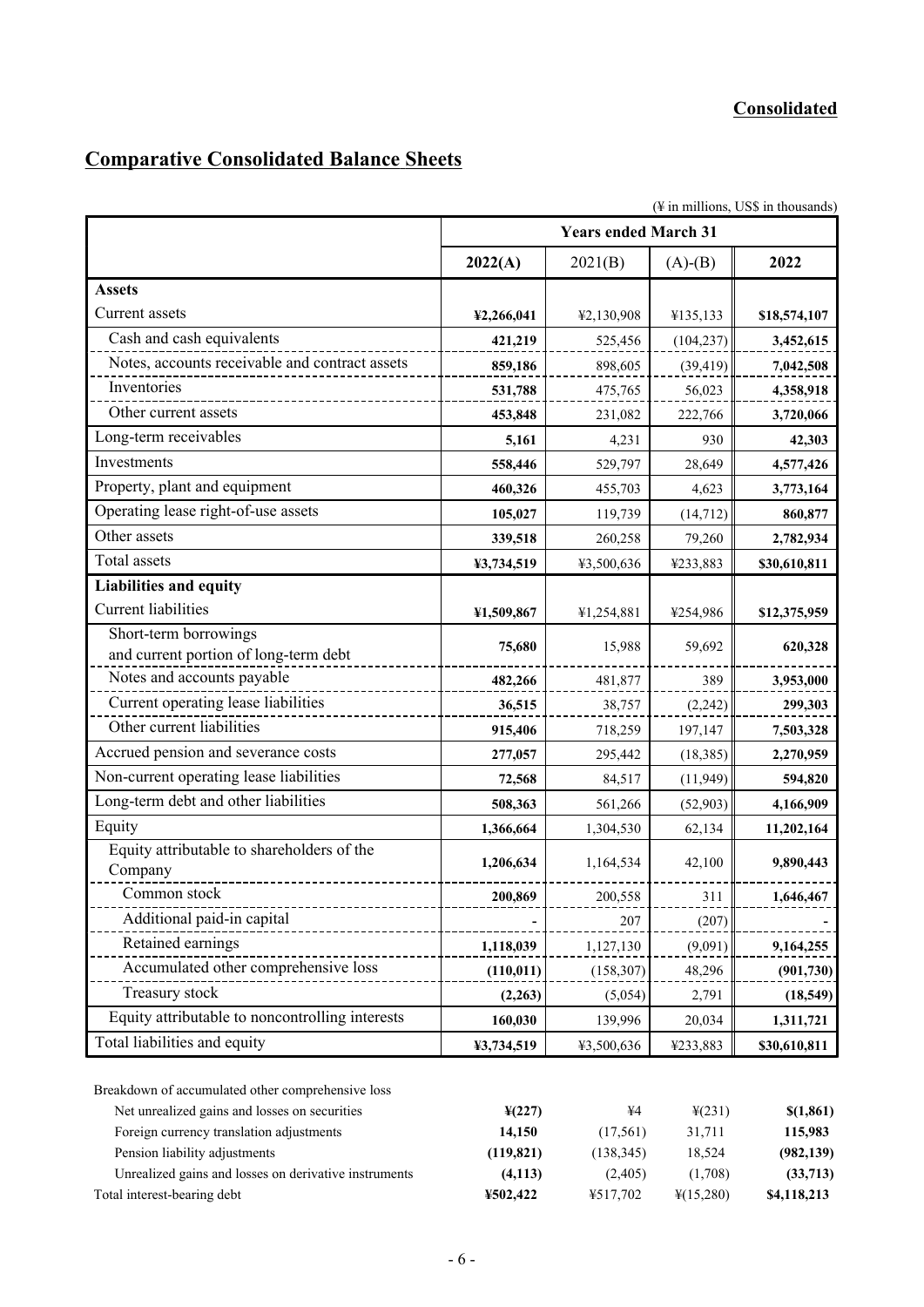# **Comparative Consolidated Statements of Operations**

# Fiscal Year ended March 31 (\times\) (\times\) \times\) (\times\) \times\) \times\) (\times\) \times\) \times\) \times\) \times\) \times\) \times\) \times\) \times\) \times\) \times\) \times\) \times\) \times\) \times\) \t

|                                                                                        |            |            | <b>Fiscal Year ended March 31</b> |         |              |
|----------------------------------------------------------------------------------------|------------|------------|-----------------------------------|---------|--------------|
|                                                                                        | 2022(A)    | 2021(B)    | $(A)-(B)$                         | (A)/(B) | 2022         |
| Sales and other income                                                                 |            |            |                                   |         |              |
| Net sales                                                                              | ¥3,336,967 | ¥3,054,375 | ¥282,592                          | 109%    | \$27,352,189 |
| Interest income                                                                        | 1,741      | 1,546      | 195                               | 113%    | 14,270       |
| Dividend income                                                                        | 1,144      | 1,180      | (36)                              | 97%     | 9,377        |
| Equity in earnings of affiliates                                                       | 57,523     | 5,967      | 51,556                            | 964%    | 471,500      |
| Other income                                                                           | 51,002     | 86,181     | (35, 179)                         | 59%     | 418,049      |
| <b>Costs and expenses</b>                                                              |            |            |                                   |         |              |
| Cost of sales                                                                          | 2,449,757  | 2,230,816  | 218,941                           | 110%    | 20,079,976   |
| Selling, general and administrative expenses                                           | 728,265    | 719,157    | 9,108                             | 101%    | 5,969,385    |
| Interest expenses                                                                      | 4,366      | 4,549      | (183)                             | 96%     | 35,787       |
| Other expenses                                                                         | 26,884     | 41,239     | (14, 355)                         | 65%     | 220,360      |
| Income from continuing operations,<br>before income taxes and noncontrolling interests | 239,105    | 153,488    | 85,617                            | 156%    | 1,959,877    |
| <b>Income taxes</b>                                                                    | 24,845     | 13,759     | 11,086                            | 181%    | 203,647      |
| Income from continuing operations,<br>before noncontrolling interests                  | 214,260    | 139,729    | 74,531                            | 153%    | 1,756,230    |
| Loss from discontinued operations,<br>before noncontrolling interests                  |            | (7, 728)   | 7,728                             |         |              |
| Net income before noncontrolling interests                                             | 214,260    | 132,001    | 82,259                            | 162%    | 1,756,230    |
| Less:Net income attributable to<br>noncontrolling interests                            | 19,609     | 18,020     | 1,589                             | 109%    | 160,730      |
| Net income attributable to<br>shareholders of the Company                              | ¥194,651   | ¥113,981   | ¥80,670                           | 171%    | \$1,595,500  |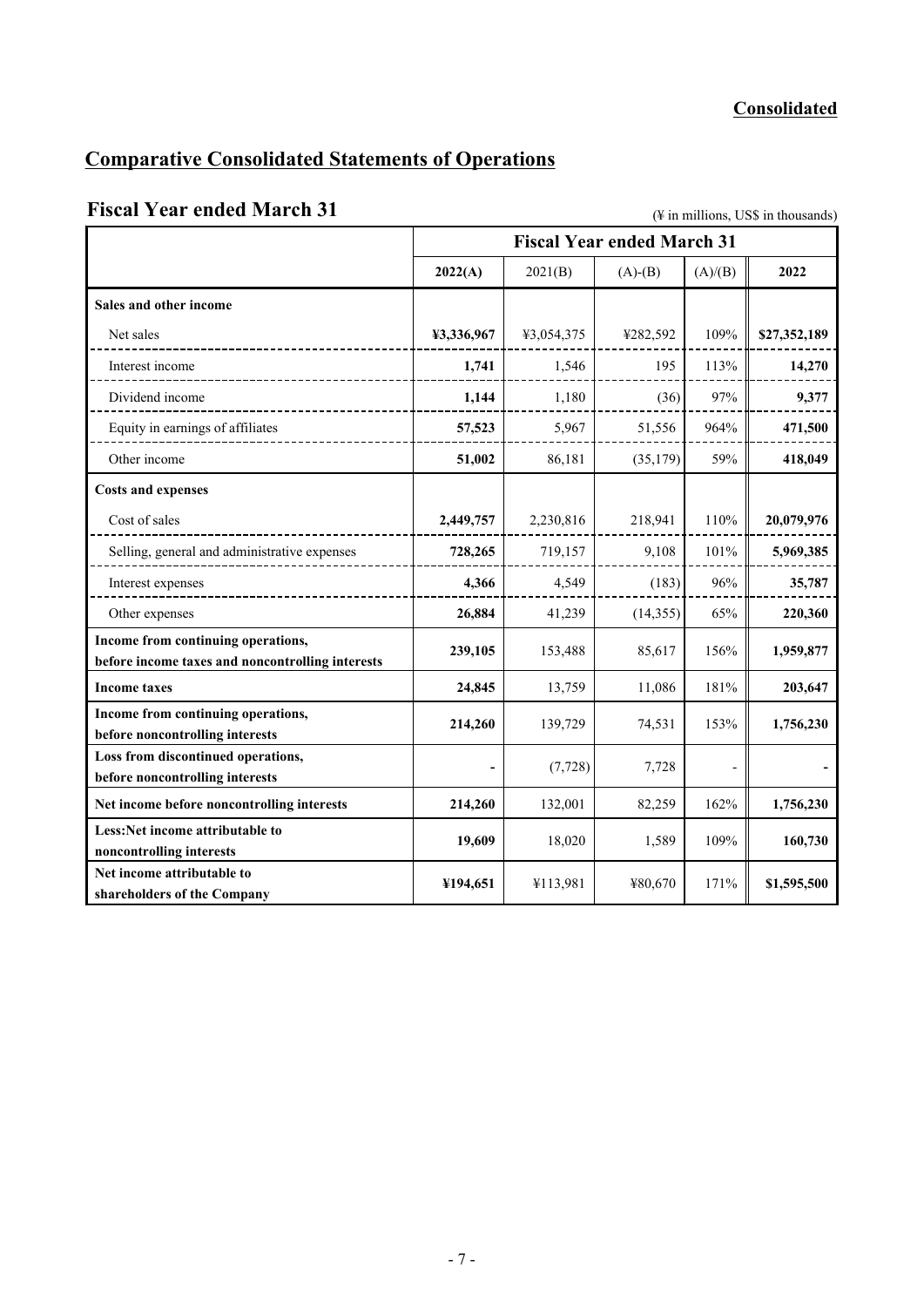# **Comparative Consolidated Statements of Comprehensive Income**

# **Fiscal Year ended March 31** (\) (\)  $\frac{4}{3}$  in millions, US\$ in thousands)

|                                                                       | <b>Years ended March 31</b> |          |           |         |             |  |  |
|-----------------------------------------------------------------------|-----------------------------|----------|-----------|---------|-------------|--|--|
|                                                                       | 2022(A)                     | 2021(B)  | $(A)-(B)$ | (A)/(B) | 2022        |  |  |
| Net income before noncontrolling interests                            | ¥214,260                    | ¥132,001 | ¥82,259   | 162%    | \$1,756,230 |  |  |
| Other comprehensive income (loss), net of tax                         |                             |          |           |         |             |  |  |
| Unrealized losses on securities                                       | (231)                       | (8)      | (223)     |         | (1,893)     |  |  |
| Foreign currency translation adjustments                              | 40,937                      | 21,741   | 19,196    | 188%    | 335,548     |  |  |
| Pension liability adjustments                                         | 20,609                      | 117,021  | (96, 412) | 18%     | 168,926     |  |  |
| Unrealized losses on derivative instruments                           | (1,709)                     | (2,147)  | 438       |         | (14,008)    |  |  |
| Total other comprehensive income (loss)                               | 59,606                      | 136,607  | (77,001)  | 44%     | 488,573     |  |  |
| <b>Comprehensive income</b>                                           | 273,866                     | 268,608  | 5,258     | 102%    | 2,244,803   |  |  |
| Less:Comprehensive income attributable to<br>noncontrolling interests | 30,919                      | 26,341   | 4,578     | 117%    | 253,434     |  |  |
| Comprehensive income attributable to<br>shareholders of the Company   | ¥242,947                    | ¥242,267 | ¥680      | 100%    | \$1,991,369 |  |  |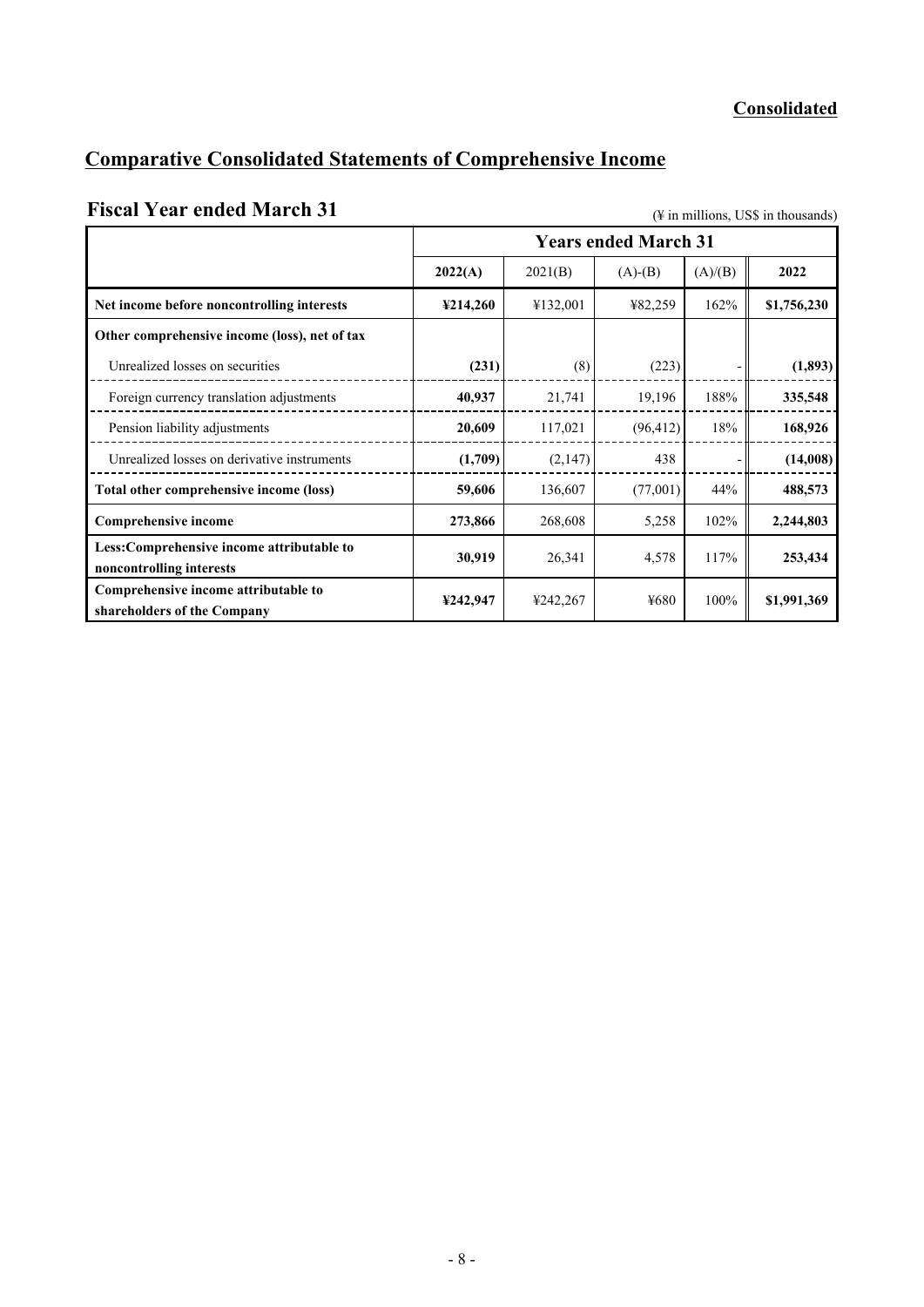# **Consolidated Statement of Equity**

# **Fiscal Year ended March 31** ( $\#$  in millions)

|                                                                      | Common stock | Additional<br>paid-in capital | Retained<br>earnings<br>(accumulated<br>deficit) | Accumulated<br>other comprehen-<br>sive loss | Treasury stock | Equity<br>attributable to<br>shareholders of<br>the Company | Equity<br>attributable to<br>noncontrolling<br>interests | Total equity |
|----------------------------------------------------------------------|--------------|-------------------------------|--------------------------------------------------|----------------------------------------------|----------------|-------------------------------------------------------------|----------------------------------------------------------|--------------|
| Balance at March 31, 2020                                            | ¥200,175     | $\overline{a}$                | ¥1,031,231                                       | ¥(286,593)                                   | $*(5,007)$     | ¥939,806                                                    | ¥136,620                                                 | ¥1,076,426   |
| Transfer to retained earnings (accumulated                           |              | 9.010                         |                                                  |                                              |                |                                                             |                                                          |              |
| deficit) from additional paid-in capital                             |              |                               | (9,010)                                          |                                              |                |                                                             |                                                          |              |
| Change in ownership for noncontrolling                               | 383          | 22                            |                                                  |                                              |                | 405                                                         | (324)                                                    | 81           |
| interests and others                                                 |              |                               |                                                  |                                              |                |                                                             |                                                          |              |
| Change due to making NuFlare Technology, Inc.                        |              | (8, 825)                      |                                                  |                                              |                | (8, 825)                                                    | (12,073)                                                 | (20, 898)    |
| a wholly owned subsidiary                                            |              |                               |                                                  |                                              |                |                                                             |                                                          |              |
| Dividends attributable to shareholders of                            |              |                               | (9,072)                                          |                                              |                | (9,072)                                                     |                                                          | (9,072)      |
| the Company                                                          |              |                               |                                                  |                                              |                |                                                             |                                                          |              |
| Dividends attributable to noncontrolling                             |              |                               |                                                  |                                              |                |                                                             | (10, 568)                                                | (10, 568)    |
| interests                                                            |              |                               |                                                  |                                              |                |                                                             |                                                          |              |
| Comprehensive income (loss)                                          |              |                               |                                                  |                                              |                |                                                             |                                                          |              |
| Net income                                                           |              |                               | 113,981                                          |                                              |                | 113,981                                                     | 18,020                                                   | 132,001      |
| Other comprehensive income (loss), net of tax:                       |              |                               |                                                  |                                              |                |                                                             |                                                          |              |
| Net unrealized gains and losses on securities                        |              |                               |                                                  | (8)                                          |                | (8)                                                         |                                                          | (8)          |
| Foreign currency translation adjustments                             |              |                               |                                                  | 16,009                                       |                | 16,009                                                      | 5,732                                                    | 21,741       |
| Pension liability adjustments                                        |              |                               |                                                  | 114,432                                      |                | 114,432                                                     | 2,589                                                    | 117,021      |
| Net unrealized gains and losses on derivative                        |              |                               |                                                  | (2,147)                                      |                | (2,147)                                                     |                                                          | (2, 147)     |
| instruments<br>Total comprehensive income (loss)                     |              |                               |                                                  |                                              |                | 242,267                                                     | 26,341                                                   | 268,608      |
|                                                                      |              |                               |                                                  |                                              |                |                                                             |                                                          |              |
| Purchase, disposal and retirement of treasury<br>stock, net, at cost |              | $\mathbf{0}$                  |                                                  |                                              | (47)           | (47)                                                        |                                                          | (47)         |
| Balance at March 31, 2021                                            | ¥200,558     | ¥207                          | ¥1,127,130                                       | ¥(158,307)                                   | $*(5,054)$     | ¥1,164,534                                                  | ¥139,996                                                 | ¥1,304,530   |
| Transfer to retained earnings (accumulated                           |              |                               |                                                  |                                              |                |                                                             |                                                          |              |
| deficit) from additional paid-in capital                             |              | 1,867                         | (1, 867)                                         |                                              |                |                                                             |                                                          |              |
| Change in ownership for noncontrolling                               |              |                               |                                                  |                                              |                |                                                             |                                                          |              |
| interests and others                                                 | 311          | (2,074)                       |                                                  |                                              |                | (1,763)                                                     | (1,276)                                                  | (3,039)      |
| Dividends attributable to shareholders of                            |              |                               |                                                  |                                              |                |                                                             |                                                          |              |
| the Company                                                          |              |                               | (98, 992)                                        |                                              |                | (98, 992)                                                   |                                                          | (98, 992)    |
| Dividends attributable to noncontrolling                             |              |                               |                                                  |                                              |                |                                                             |                                                          |              |
| interests                                                            |              |                               |                                                  |                                              |                |                                                             | (9,609)                                                  | (9,609)      |
| Comprehensive income (loss)                                          |              |                               |                                                  |                                              |                |                                                             |                                                          |              |
| Net income                                                           |              |                               | 194,651                                          |                                              |                | 194,651                                                     | 19,609                                                   | 214,260      |
| Other comprehensive income (loss), net of tax:                       |              |                               |                                                  |                                              |                |                                                             |                                                          |              |
| Net unrealized gains and losses on securities                        |              |                               |                                                  | (231)                                        |                | (231)                                                       |                                                          | (231)        |
| Foreign currency translation adjustments                             |              |                               |                                                  | 31,711                                       |                | 31,711                                                      | 9,226                                                    | 40,937       |
| Pension liability adjustments                                        |              |                               |                                                  | 18,524                                       |                | 18,524                                                      | 2,085                                                    | 20,609       |
| Net unrealized gains and losses on derivative                        |              |                               |                                                  | (1,708)                                      |                | (1,708)                                                     | (1)                                                      | (1,709)      |
| instruments                                                          |              |                               |                                                  |                                              |                |                                                             |                                                          |              |
| Total comprehensive income (loss)                                    |              |                               |                                                  |                                              |                | 242,947                                                     | 30,919                                                   | 273,866      |
| Purchase, disposal and retirement of treasury                        |              |                               | (102, 883)                                       |                                              | 2,791          | (100,092)                                                   |                                                          | (100,092)    |
| stock, net, at cost                                                  |              |                               |                                                  |                                              |                |                                                             |                                                          |              |
| Balance at March 31, 2022                                            | ¥200,869     |                               | ¥1,118,039                                       | ¥(110,011)                                   | 4(2,263)       | ¥1,206,634                                                  | ¥160,030                                                 | ¥1,366,664   |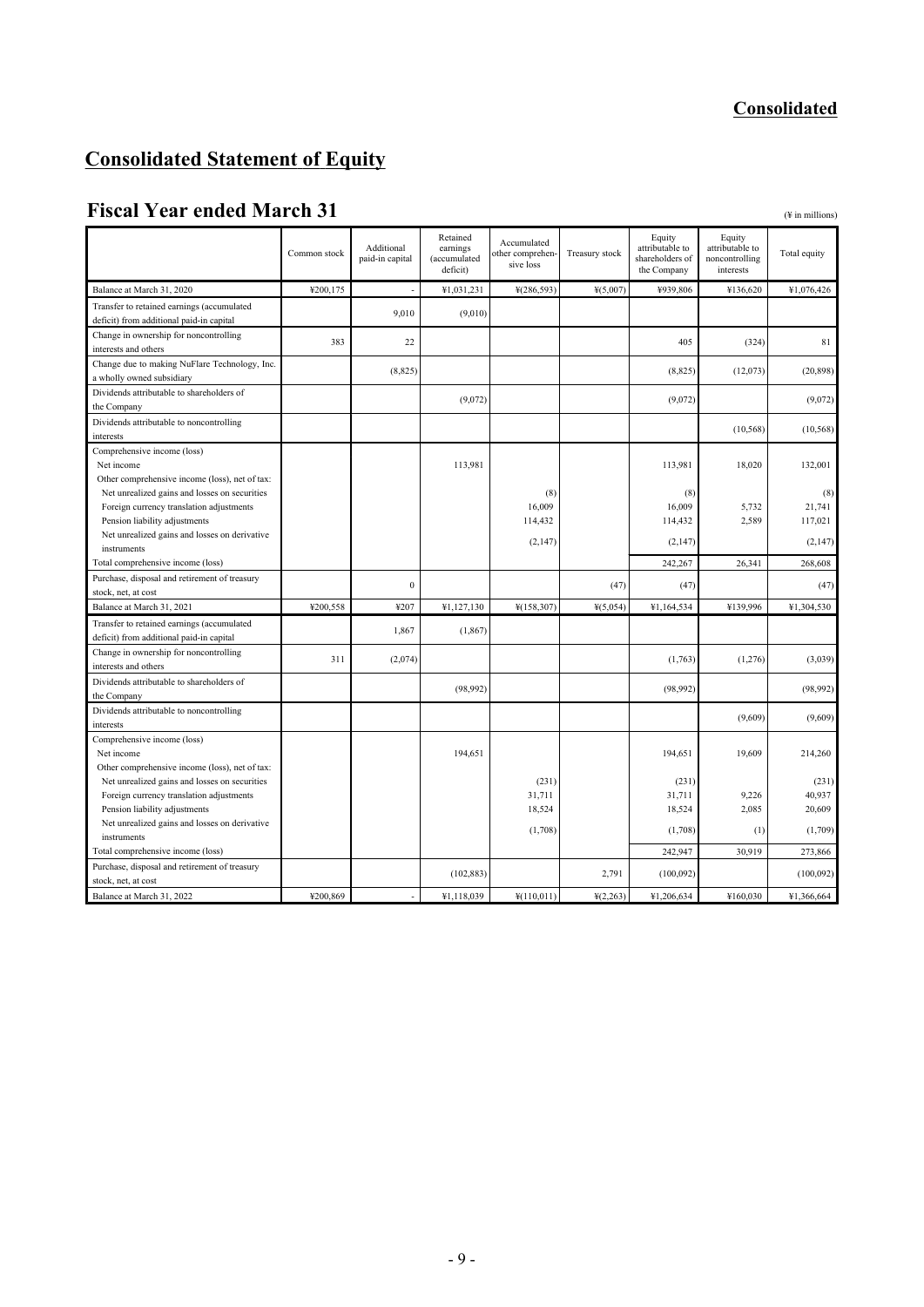# **Fiscal Year ended March 31** (US\$ in thousands)

|                                                                                        | Common stock | Additional<br>paid-in capital | Retained<br>earnings<br>(accumulated<br>deficit) | Accumulated<br>other comprehen-<br>sive loss | Treasury stock | Equity<br>attributable to<br>shareholders of<br>the Company | Equity<br>attributable to<br>noncontrolling<br>interests | Total equity       |
|----------------------------------------------------------------------------------------|--------------|-------------------------------|--------------------------------------------------|----------------------------------------------|----------------|-------------------------------------------------------------|----------------------------------------------------------|--------------------|
| Balance at March 31, 2021                                                              | \$1,643,918  | \$1,697                       | \$9,238,771                                      | \$(1,297,599)                                | \$(41,426)     | \$9,545,361                                                 | \$1,147,508                                              | \$10,692,869       |
| Transfer to retained earnings (accumulated<br>deficit) from additional paid-in capital |              | 15,303                        | (15,303)                                         |                                              |                |                                                             |                                                          |                    |
| Change in ownership for noncontrolling<br>interests and others                         | 2,549        | (17,000)                      |                                                  |                                              |                | (14, 451)                                                   | (10, 459)                                                | (24,910)           |
| Dividends attributable to shareholders of<br>the Company                               |              |                               | (811, 410)                                       |                                              |                | (811, 410)                                                  |                                                          | (811, 410)         |
| Dividends attributable to noncontrolling<br>interests                                  |              |                               |                                                  |                                              |                |                                                             | (78, 762)                                                | (78, 762)          |
| Comprehensive income (loss)                                                            |              |                               |                                                  |                                              |                |                                                             |                                                          |                    |
| Net income                                                                             |              |                               | 1,595,500                                        |                                              |                | 1,595,500                                                   | 160,730                                                  | 1,756,230          |
| Other comprehensive income (loss), net of tax:                                         |              |                               |                                                  |                                              |                |                                                             |                                                          |                    |
| Net unrealized gains and losses on securities                                          |              |                               |                                                  | (1,893)<br>259,926                           |                | (1,893)<br>259,926                                          | 75,622                                                   | (1,893)<br>335,548 |
| Foreign currency translation adjustments<br>Pension liability adjustments              |              |                               |                                                  | 151,836                                      |                | 151,836                                                     | 17,090                                                   | 168,926            |
| Net unrealized gains and losses on derivative<br>instruments                           |              |                               |                                                  | (14,000)                                     |                | (14,000)                                                    | (8)                                                      | (14,008)           |
| Total comprehensive income (loss)                                                      |              |                               |                                                  |                                              |                | 1,991,369                                                   | 253,434                                                  | 2,244,803          |
| Purchase, disposal and retirement of treasury<br>stock, net, at cost                   |              |                               | (843,303)                                        |                                              | 22,877         | (820, 426)                                                  |                                                          | (820, 426)         |
| Balance at March 31, 2022                                                              | \$1,646,467  | ٠                             | \$9,164,255                                      | \$(901,730)                                  | \$(18,549)     | \$9,890,443                                                 | \$1,311,721                                              | \$11,202,164       |

Note: The impact on Other comprehensive income (loss), net of tax, due to making NuFlare Technology, Inc. a wholly owned subsidiary consists of Net unrealized gains and Foreign currency translation adjustments of 15 million yen, Pension currency translation adjustments of (113) million yen.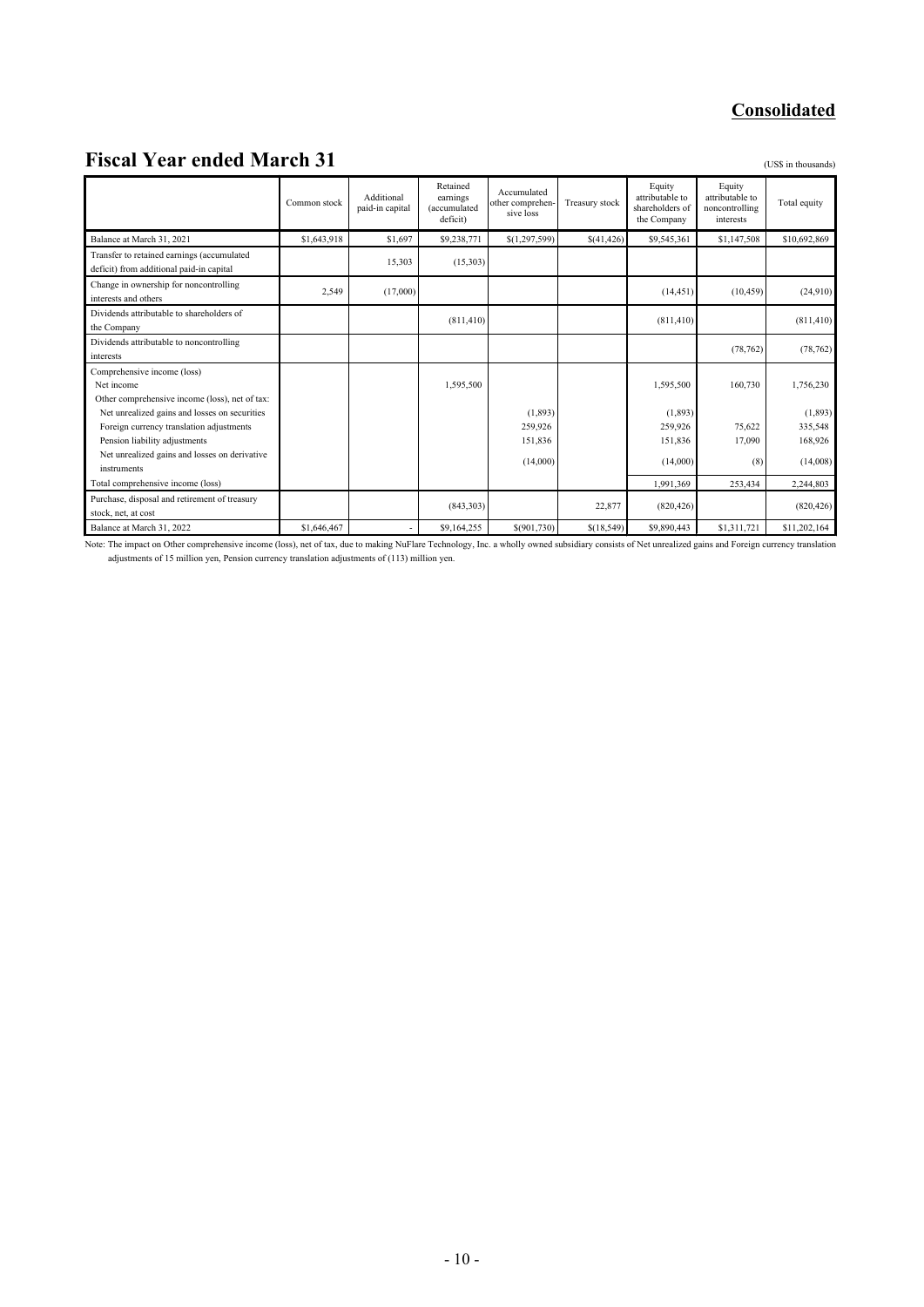# **Comparative Consolidated Statements of Cash Flows**

| (¥ in millions, US\$ in thousands)                                                                  |            |                             |            |             |  |
|-----------------------------------------------------------------------------------------------------|------------|-----------------------------|------------|-------------|--|
|                                                                                                     |            | <b>Years ended March 31</b> |            |             |  |
|                                                                                                     | 2022(A)    | 2021(B)                     | $(A)-(B)$  | 2022        |  |
| <b>Cash flows from operating activities</b>                                                         |            |                             |            |             |  |
| Net income before noncontrolling interests                                                          | ¥214,260   | ¥132,001                    | ¥82,259    | \$1,756,230 |  |
| Depreciation and amortization                                                                       | 85,157     | 85,211                      | (54)       | 698,008     |  |
| Equity in (earnings) losses of affiliates, net of dividends                                         | (51, 044)  | 136                         | (51,180)   | (418,393)   |  |
| (Gain) loss from sales and impairment of securities, net                                            | 935        | (25,367)                    | 26,302     | 7,664       |  |
| (Increase) decrease in notes and accounts receivable, trade                                         | (2,655)    | 71,619                      | (74, 274)  | (21,762)    |  |
| (Increase) decrease in inventories                                                                  | (73, 857)  | 11,414                      | (85,271)   | (605, 385)  |  |
| Increase (decrease) in notes and accounts payable, trade                                            | 24,211     | (9,796)                     | 34,007     | 198,451     |  |
| Others                                                                                              | 52,237     | (120,073)                   | 172,310    | 428,171     |  |
| Adjustments to reconcile net income before noncontrolling                                           | 34,984     | 13,144                      | 21,840     | 286,754     |  |
| interests to net cash provided by operating activities<br>Net cash provided by operating activities | 249,244    | 145,145                     | 104,099    | 2,042,984   |  |
| <b>Cash flows from investing activities</b>                                                         |            |                             |            |             |  |
| Proceeds from sale of property, plant and equipment,                                                |            |                             |            |             |  |
| intangible assets and securities                                                                    | 15,976     | 16,739                      | (763)      | 130,951     |  |
| Acquisition of property, plant and equipment                                                        | (94, 779)  | (117, 461)                  | 22,682     | (776, 877)  |  |
| Acquisition of intangible assets                                                                    | (35,762)   | (21,692)                    | (14,070)   | (293, 131)  |  |
| Purchase of securities                                                                              | (7,982)    | (3,304)                     | (4,678)    | (65, 426)   |  |
| (Increase) decrease in investments in affiliates                                                    | 5,698      | (6, 547)                    | 12,245     | 46,705      |  |
| Others                                                                                              | (7,672)    | 25,594                      | (33,266)   | (62, 886)   |  |
| Net cash used in investing activities                                                               | (124, 521) | (106, 671)                  | (17, 850)  | (1,020,664) |  |
| <b>Cash flows from financing activities</b>                                                         |            |                             |            |             |  |
| Proceeds from long-term debt                                                                        | 837        | 204,622                     | (203, 785) | 6,861       |  |
| Repayment of long-term debt                                                                         | (6,176)    | (49, 223)                   | 43,047     | (50, 623)   |  |
| Increase (decrease) in short-term borrowings, net                                                   | 1,993      | (2,541)                     | 4,534      | 16,336      |  |
| Dividends paid                                                                                      | (109, 429) | (21, 293)                   | (88, 136)  | (896,959)   |  |
| Purchase of treasury stock, net                                                                     | (100, 166) | (47)                        | (100, 119) | (821, 033)  |  |
| Payment of acquisition of 3 listed subsidiaries' shares to become<br>wholly owned subsidiaries      | (49)       | (33,573)                    | 33,524     | (402)       |  |
| Others                                                                                              | (3, 842)   | (134)                       | (3,708)    | (31, 491)   |  |
| Net cash provided by (used in) financing activities                                                 | (216, 832) | 97,811                      | (314, 643) | (1,777,311) |  |
| Effect of exchange rate changes on cash and cash equivalents                                        | 9,551      | 12,198                      | (2,647)    | 78,286      |  |
| Net increase (decrease) in cash and cash equivalents                                                | (82, 558)  | 148,483                     | (231, 041) | (676, 705)  |  |
| Cash and cash equivalents at beginning of the year                                                  | 525,456    | 376,973                     | 148,483    | 4,307,016   |  |
| Less: Cash and cash equivalents classified as assets and liabilities<br>held for sale               | 21,679     |                             | 21,679     | 177,696     |  |
| Cash and cash equivalents at end of the year                                                        | 421,219    | 525,456                     | (104, 237) | 3,452,615   |  |

Note:The 3 listed subsidiaries above are Toshiba Plant System & Services Corporation, NISHISHIBA ELECTRIC CO., LTD., and NuFlare Technology, Inc.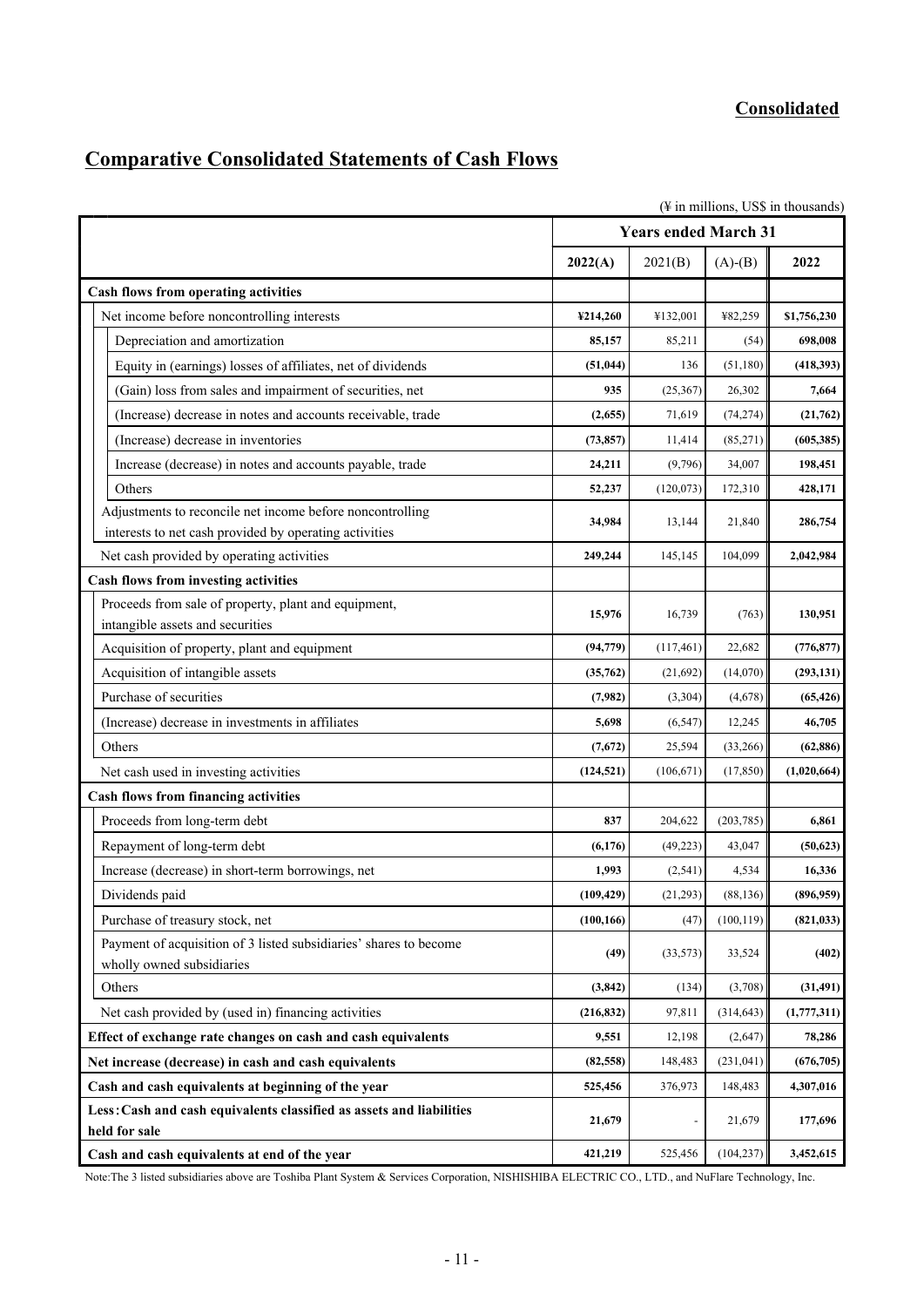# **Industry Segment Information**

# Fiscal Year ended March 31 ( $\frac{4}{4}$  in millions, US\$ in thousands)

|                     |                                           | <b>Years ended March 31</b> |                  |                   |         |              |
|---------------------|-------------------------------------------|-----------------------------|------------------|-------------------|---------|--------------|
|                     |                                           | 2022(A)                     | 2021(B)          | $(A)$ - $(B)$     | (A)/(B) | 2022         |
|                     | Energy Systems & Solutions                | ¥559,046                    | ¥493,209         | ¥65,837           | 113%    | \$4,582,344  |
|                     |                                           | (16%)                       | (15%)            | (1%)              |         |              |
|                     | Infrastructure Systems $\&$               | 654,656                     | 654,620          | 36                | 100%    | 5,366,033    |
|                     | Solutions                                 | (18%)                       | (20%)            | $(-2%)$           |         |              |
|                     | <b>Building Solutions</b>                 | 598,981                     | 545,182          | 53,799            | 110%    | 4,909,680    |
|                     |                                           | (17%)                       | (17%)            | $(-\%)$           |         |              |
|                     | Retail & Printing Solutions               | 453,245<br>(13%)            | 410,582<br>(12%) | 42,663<br>$(1\%)$ | 110%    | 3,715,123    |
| Net sales           | Electronic Devices & Storage              | 859,836                     | 711,343          | 148,493           | 121%    | 7,047,836    |
| (Share of           | Solutions                                 | (24%)                       | (22%)            | (2%)              |         |              |
| total sales)        |                                           | 230,553                     | 221,742          | 8,811             | 104%    | 1,889,779    |
|                     | <b>Digital Solutions</b>                  | (6%)                        | (7%)             | $(-1%)$           |         |              |
|                     |                                           | 216,462                     | 247,463          | (31,001)          | $87\%$  | 1,774,279    |
|                     | Others                                    | (6%)                        | (7%)             | $(-1%)$           |         |              |
|                     | Total                                     | 3,572,779                   | 3,284,141        | 288,638           | 109%    | 29,285,074   |
|                     |                                           | $(100\%)$                   | $(100\%)$        | $(-\%)$           |         |              |
|                     | Eliminations                              | (235, 812)                  | (229,766)        | (6,046)           |         | (1,932,885)  |
|                     | Consolidated                              | ¥3,336,967                  | ¥3,054,375       | ¥282,592          | 109%    | \$27,352,189 |
|                     | Energy Systems & Solutions                | ¥35,631                     | ¥10,803          | ¥24,828           | 330%    | \$292,057    |
|                     | Infrastructure Systems &<br>Solutions     | 41,723                      | 47,812           | (6,089)           | $87\%$  | 341,992      |
|                     | <b>Building Solutions</b>                 | 26,317                      | 23,699           | 2,618             | $111\%$ | 215,713      |
| Segment             | Retail & Printing Solutions               | 11,727                      | 1,994            | 9,733             | 588%    | 96,123       |
| operating<br>income | Electronic Devices & Storage<br>Solutions | 65,677                      | 12,549           | 53,128            | 523%    | 538,336      |
| $(\text{loss})$     | <b>Digital Solutions</b>                  | 24,410                      | 19,854           | 4,556             | 123%    | 200,082      |
|                     | Others                                    | (52, 793)                   | (20, 219)        | (32, 574)         |         | (432, 729)   |
|                     | Total                                     | 152,692                     | 96,492           | 56,200            | 158%    | 1,251,574    |
|                     | Eliminations                              | 6,253                       | 7,910            | (1,657)           |         | 51,254       |
|                     | Consolidated                              | ¥158,945                    | ¥104,402         | ¥54,543           | 152%    | \$1,302,828  |

Notes:

1) Segment sales total includes intersegment transactions.

2) Segment operating income (loss) is derived by deducting the segment's cost of sales and selling, general and administrative expenses from net sales. This result is regularly reviewed to support decision-making in allocations of resources and to assess performance. Certain operating expenses such as legal settlement costs have been excluded from segment operating income (loss) presentation herein.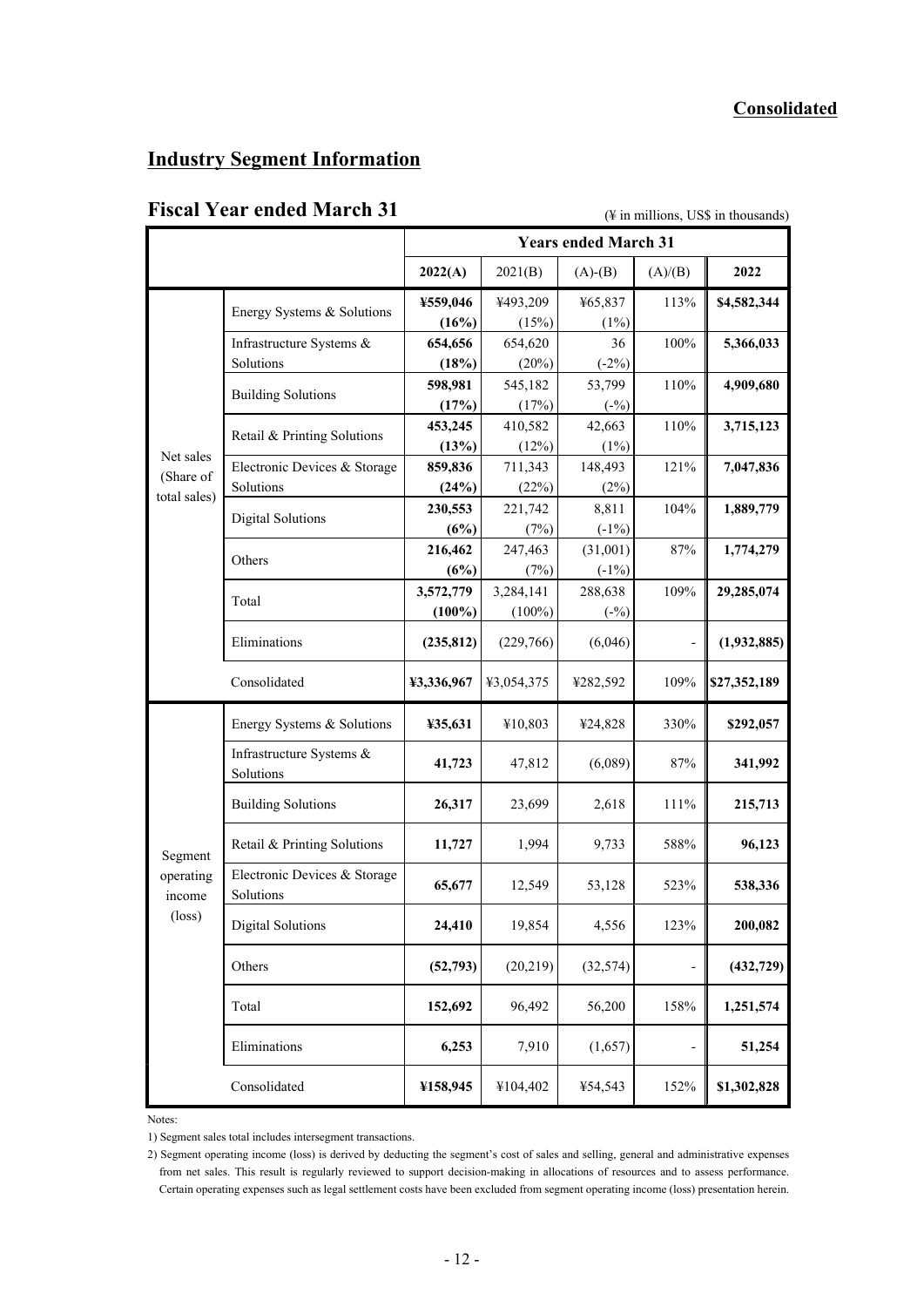# **Net Sales by Region**

# Fiscal Year ended March 31 (4 in millions, US\$ in thousands)

|           |               | <b>Years ended March 31</b> |            |                       |         |              |
|-----------|---------------|-----------------------------|------------|-----------------------|---------|--------------|
|           |               | 2022(A)                     | 2021(B)    | $(A)-(B)$             | (A)/(B) | 2022         |
| Japan     |               | ¥1,765,472                  | ¥1,779,035 | $\frac{1}{2}(13,563)$ | 99%     | \$14,471,082 |
|           |               | (53%)                       | (58%)      | $(-5%)$               |         |              |
| Overseas  |               | 1,571,495                   | 1,275,340  | 296,155               | 123%    | 12,881,107   |
|           |               | (47%)                       | (42%)      | (5%)                  |         |              |
|           | Asia          | 875,861                     | 714,376    | 161,485               | 123%    | 7,179,189    |
|           |               | (26%)                       | (23%)      | (3%)                  |         |              |
|           | North America | 373,054                     | 293,482    | 79,572                | 127%    | 3,057,820    |
|           |               | (11%)                       | $(10\%)$   | $(1\%)$               |         |              |
|           | Europe        | 234,377                     | 182,733    | 51,644                | 128%    | 1,921,123    |
|           |               | (7%)                        | (6%)       | $(1\%)$               |         |              |
|           | Others        | 88,203                      | 84,749     | 3,454                 | 104%    | 722,975      |
|           |               | (3%)                        | (3%)       | $(-\%)$               |         |              |
| Net Sales |               | ¥3,336,967                  | ¥3,054,375 | ¥282,592              | 109%    | \$27,352,189 |
|           |               | $(100\%)$                   | $(100\%)$  |                       |         |              |

Note: Net sales by region is determined based upon the locations of the customers.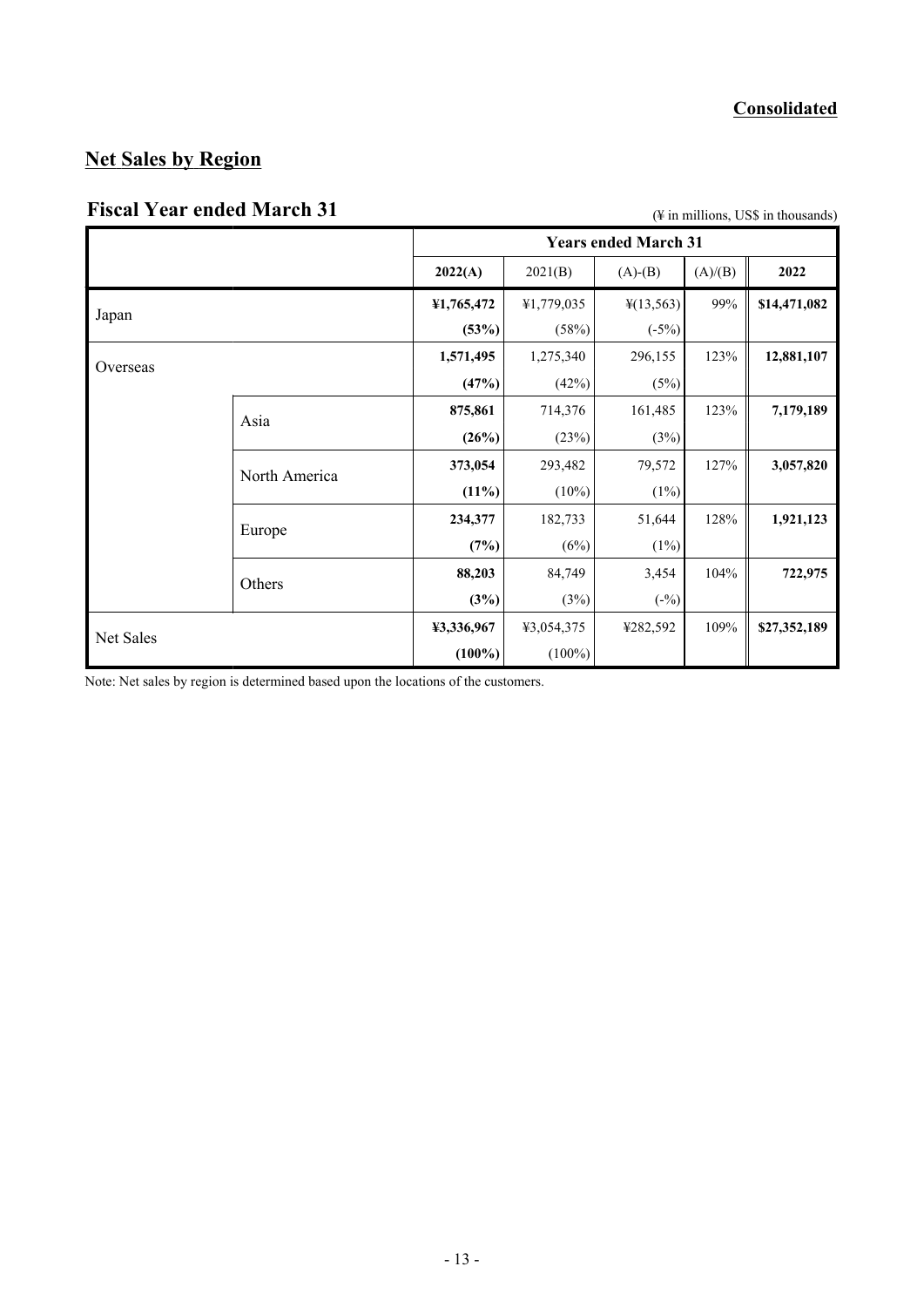# **Per Share Data**

|                                                                                                       | <b>Years ended March 31</b> |           |           |         |  |
|-------------------------------------------------------------------------------------------------------|-----------------------------|-----------|-----------|---------|--|
|                                                                                                       | 2022(A)                     | 2021(B)   | $(A)-(B)$ | 2022    |  |
| Per share of common stock                                                                             | ¥2,788.95                   | ¥2,565.95 | ¥223.00   | \$22.86 |  |
| Earnings from continuing operations per share<br>attributable to shareholders of the Company:         | 442.05                      | 268.29    | 173.76    | 3.62    |  |
| Deluted earnings from continuing operations per share<br>attributable to shareholders of the Company: | 440.87                      |           | 440.87    | 3.61    |  |
| Loss from discontinued operations per share<br>attributable to shareholders of the Company:           | -                           | (17.04)   | 17.04     |         |  |
| Net earnings per share<br>attributable to shareholders of the Company:                                | 442.05                      | 251.25    | 190.80    | 3.62    |  |
| Deluted net earnings per share<br>attributable to shareholders of the Company:                        | 440.87                      | -         | 440.87    | 3.61    |  |

Note:"Per share of common stock" is calculated based on total Equity attributable to shareholders of the Company under US GAAP.

#### **The basis for calculating Net earnings (loss) per share attributable to shareholders of the Company is as follows:**

(¥ in millions, US\$ in thousands,except for the item marked by asterisk)

|                                                                                          | <b>Years ended March 31</b> |          |           |             |  |
|------------------------------------------------------------------------------------------|-----------------------------|----------|-----------|-------------|--|
|                                                                                          | 2022(A)                     | 2021(B)  | $(A)-(B)$ | 2022        |  |
| Income from continuing operations attributable to<br>shareholders of the Company         | ¥194,651                    | ¥121,709 | ¥72,942   | \$1,595,500 |  |
| Deluted income from continuing operations attributable to<br>shareholders of the Company | 194,132                     |          | 194,132   | 1,591,246   |  |
| Loss from discontinued operations attributable to<br>shareholders of the Company         | -                           | (7, 728) | 7,728     |             |  |
| Net income attributable to<br>shareholders of the Company                                | 194,651                     | 113,981  | 80,670    | 1,595,500   |  |
| Deluted net income attributable to<br>shareholders of the Company                        | 194,132                     |          | 194,132   | 1,591,246   |  |
| Weighted-average number of shares of common stock<br>outstanding for the year*           | 440,342                     | 453,655  |           |             |  |

Notes:

1) Weighted-average number of shares of common stock outstanding for the year are presented in thousands of shares.

2) Diluted net earnings per share attributable to shareholders of the Company for the fiscal year ended March 31, 2022 is effected by the stock option issued by Kioxia.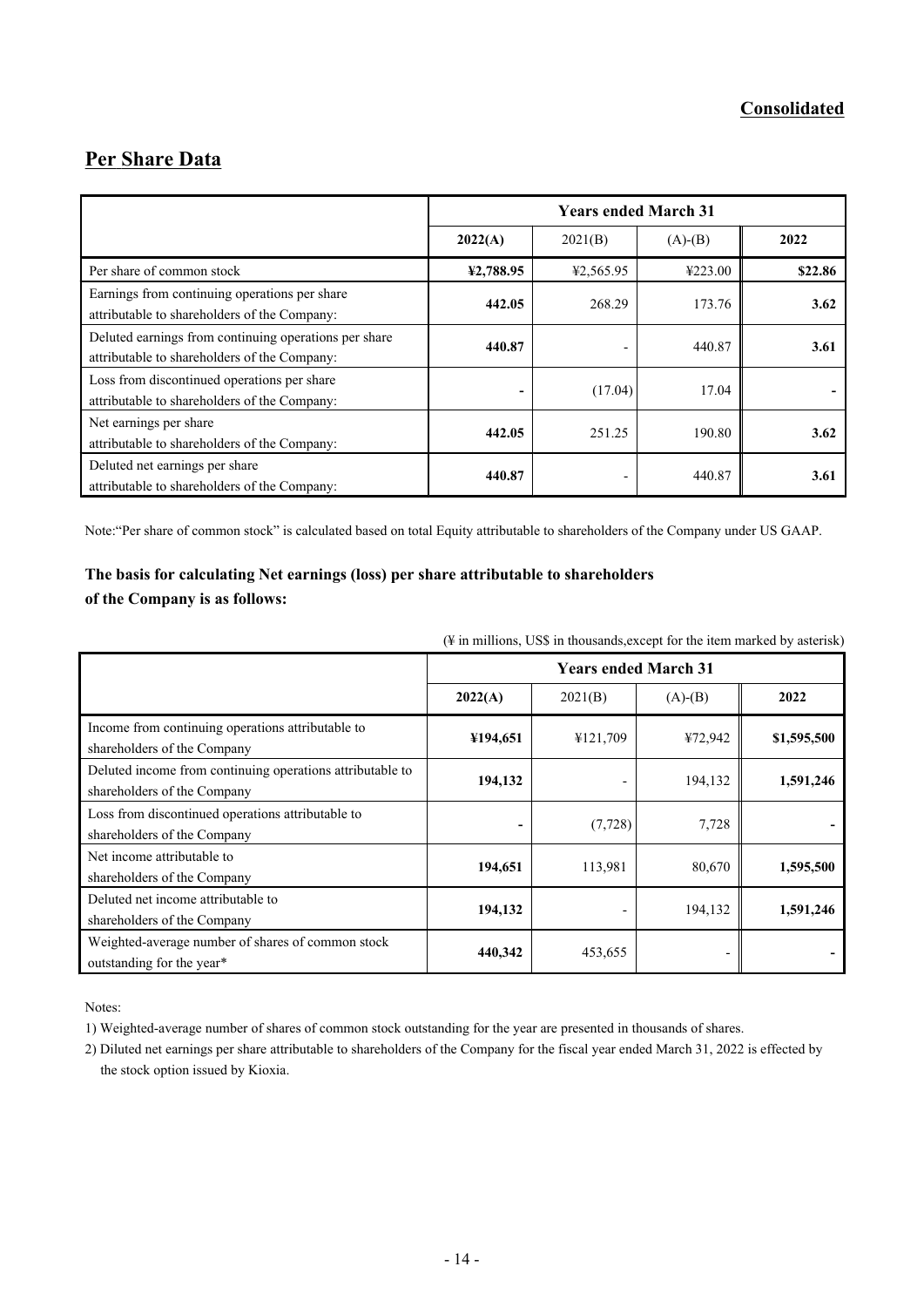#### **Notes Relating to Assumptions for the Going Concern**

Not applicable.

#### **Change in accounting policies**

Not applicable.

#### **Other Information**

#### **Assets and Liabilities held for sale**

Toshiba and the US-based Carrier Corporation, a subsidiary of US-based Carrier Global Corporation, signed a share purchase agreement to transfer 55% of the outstanding shares of Toshiba Carrier Corporation (TCC) held by Toshiba. The transfer will be completed by September 30, 2022, after regulatory approval and other customary closing conditions. Along with the agreement, Toshiba has reclassified assets and liabilities owned by TCC and consolidated subsidiaries of TCC as held for sale. There are no valuation losses recorded as a result of this reclassification. The assets and liabilities classified as held for sale are reported in the segment of "Building Solution".

The details of assets and liabilities classified as held for sale are as follows. These assets and liabilities are recorded in "Other current assets" and "Other current liabilities" in the Consolidated Balance Sheet.

|                                                | (Millions of yen)    |
|------------------------------------------------|----------------------|
| Assets                                         | As of March 31, 2022 |
| Cash and cash equivalents                      | 21,679               |
| Notes, accounts receivable and contract assets | 66,688               |
| Inventories                                    | 36,306               |
| Investments in and advances to affiliates      | 31,550               |
| Property, plant and equipment                  | 44,570               |
| Other assets                                   | 14,621               |
| Total assets                                   | 215,414              |

|                                     | (Millions of yen)    |
|-------------------------------------|----------------------|
| Liabilities                         | As of March 31, 2022 |
| Short-term borrowings               | 1,916                |
| Notes and accounts payable          | 43,323               |
| Other payables and accrued expenses | 10,486               |
| Advance payments received           | 6,935                |
| Accrued pension and severance costs | 10,234               |
| Other liabilities                   | 19,766               |
| Total liabilities                   | 92,660               |
|                                     |                      |

#### **Subsequent events**

Not applicable.